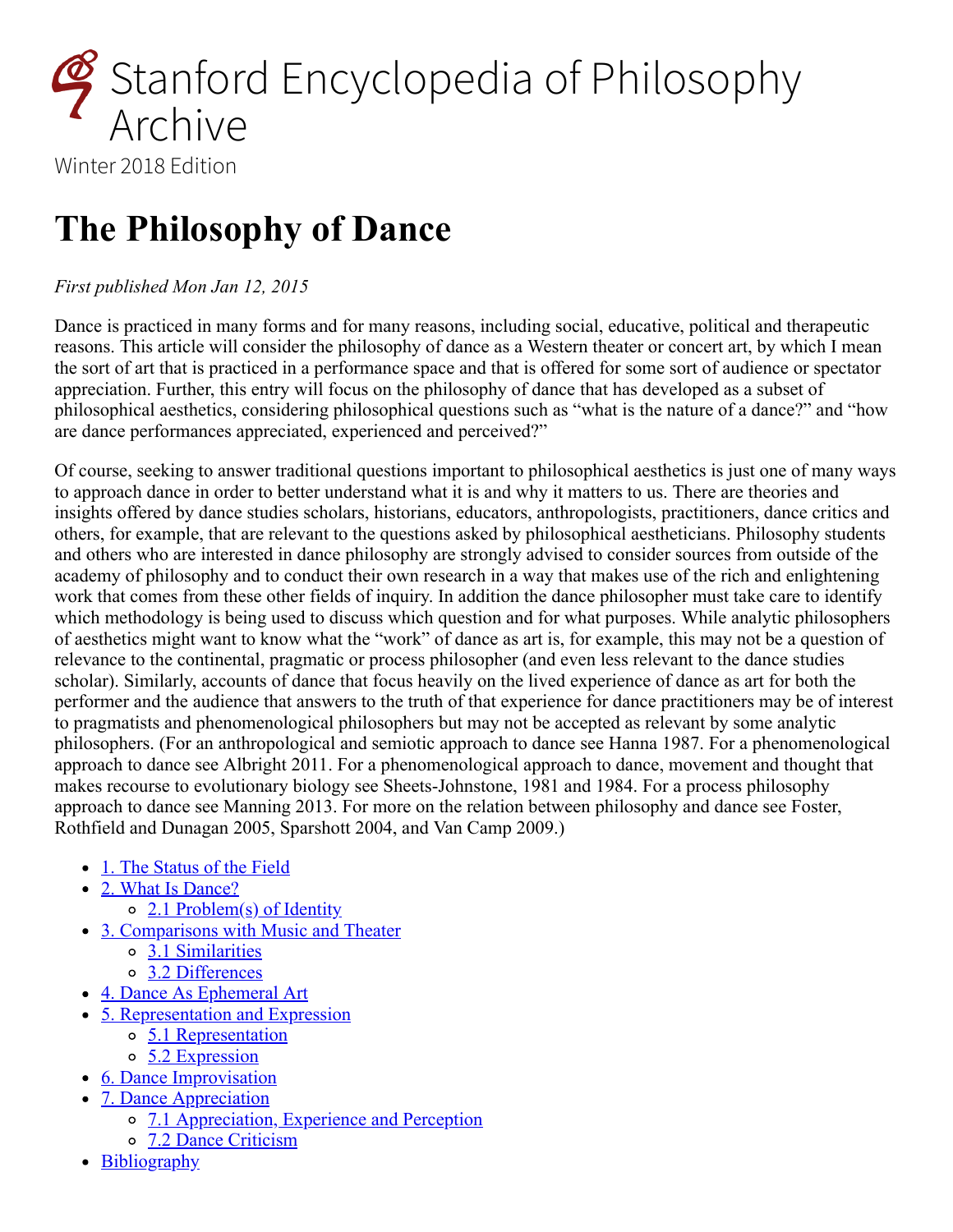- [Academic Tools](#page-22-0)
- [Other Internet Resources](#page-22-1)
- [Related Entries](#page-22-2)

# <span id="page-1-0"></span>**1. The Status of the Field**

Dance is underrepresented in philosophical aesthetics. This means that, as a whole, the philosophical aesthetics of dance lacks the full range of views that one can find in more developed field of aesthetics such as literature or music. One reason for this underrepresentation is identified by Francis Sparshott in "The Missing Art of Dance" (1983). Here Sparshott explains that dance was not originally construed as a fine art under the  $18<sup>th</sup>$ -century system of the fine arts that culminated in G.W.F. Hegel's philosophy (see Hegel 1835). Hegel's idea was that the fine arts were those that realized the spirit of the people by bringing truth or the "idea" to light in material form (for more on Hegel's aesthetics see Houlgate 2014). His system of the arts included only painting, sculpture, architecture, poetry, and music, prioritizing the first three for being able to symbolize and represent truth visually and the latter two for doing so aurally. Music only made it into the system as a kind of analog of poetry, so Hegel elevated the kind of music that had a sung and verbal aspect above "absolute" or instrumental music. The idea was that the "fine" arts are those that contribute to knowledge and intellectual thought, with the implication that supposedly non-symbolic and non-verbal arts like dance were pre-lingual and pre-civilization, belonging only to the world of primitive gesture or to the low and the corporeal rather than to the elevated and cultural (see Levin 1983). Thus Hegel can perhaps be credited with what seems to be one underlying idea in analytic aesthetics – that for something to be construed as "art" at all it needs to be understood intellectually rather than responded to in bodily ways. Related to this is the idea that works of art (including dances conceived of as artworks) are created by transforming something from ordinary life or experience into an artistic symbol that exists and that is to be appreciated and experienced at a remove from "ordinary" life. (For additional literature providing reasons for dance's underrepresentation in aesthetics, see Carter 2005, Sparshott 1988 and Van Camp 1981.)

Opposed to Sparshott's view of the history of dance philosophy is Julie Van Camp, a philosopher who agrees that dance is underrepresented in philosophical aesthetics but who denies that it is has been quite as underrepresented as Sparshott claims. Indeed, in her article "Philosophy of Dance (Essay-Review)", Van Camp (1996a) asserts that Sparshott overlooks or neglects many important works of dance philosophy in his assessment of the field, both relying on ideas from others without attribution and in failing to fully research the sources that exist in fields of dance scholarship outside of the academy of philosophy that are philosophically relevant.

# <span id="page-1-1"></span>**2. What Is Dance?**

As a subset of philosophical aesthetics that is interested in the question, "what is the nature of dance as art?", dance philosophy has faced some unique challenges and difficulties. First, dances usually lack words or texts and are often developed without the use of a written plan, script or score of any kind (see Franko 1989 and 2011a). In addition many dance scholars eschew the idea that dance can be reduced to or compared to anything like a score or text. Mark Franko, for example, points out that "contemporary thought on dance is frequently split between a concept of dance-as-writing and a concept of dance as beyond the grasp of all language, especially written language" (2011a, 322; see also Franko 2011b). (For more on the idea of dance as texts see Franko 1993.) Even when there is a score, this score is not always used as an essential recipe for the performances but can instead just serve as the inspiration for a performance that is completely different (see Franko 1989). In addition, standardized notation forms are controversial, and no one form is universally accepted (see Franko 2011a and Van Camp 1998). This makes it difficult to place dance into metaphysical categories designed with other forms of art in mind. Second, dance has salient bodily aspects that complicate the question of how and why it can be conceived as a fine art, and how mind and its connection with the body is involved in the making, performing, evaluating and appreciating of dances. (See Pakes 2006 for one account of the "mind-body" problem in dance.)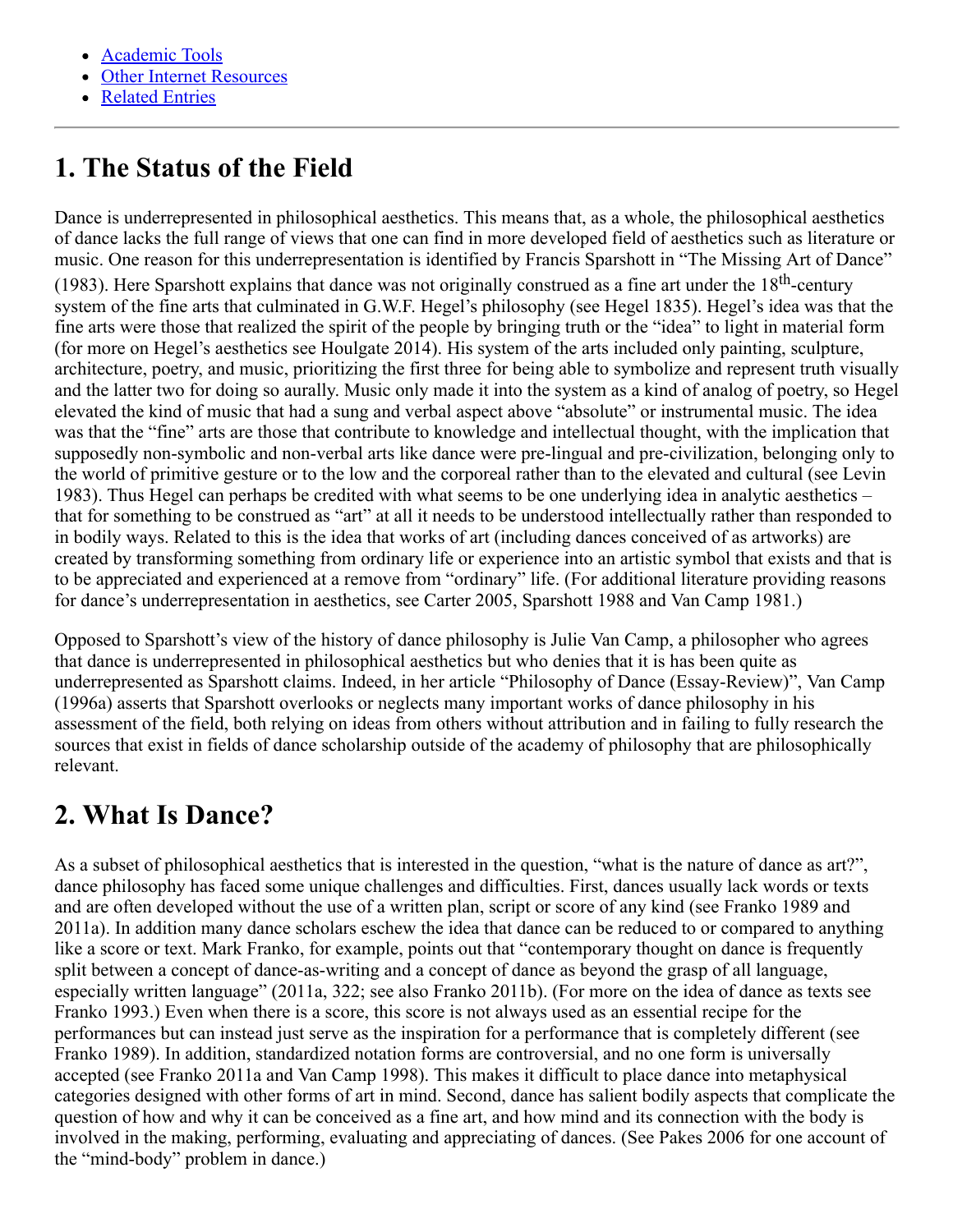The dance philosopher is thus faced with these two tasks among others: 1) to show how dance is or is not properly conceived as a form of art that can be analyzed under the conceptual tools and resources developed for the traditional fine arts, 2) to discern in what precise ways traditional aesthetics might need to be changed or developed in order to accommodate dance. One traditional way that dance philosophers have considered the question "what is dance?" is to characterize dance as a particularly expressive form of art, or one that involves "action" in a particular way. (For more on expression as a feature of dance see Section 5.2 below.) Dance historian Selma Jean Cohen (1962) has held that expressiveness is present in all dance, causing Monroe C. Beardsley (1982) to posit that expressiveness might be a necessary if not sufficient condition for dance as art. Beardsley finds that expressiveness, which he characterizes as present when a movement has more "fairly intense volitional qualities" such as "zest, vigor, fluency, expansivenss, or stateliness" than necessary to fulfil any practical functions of movement as "workings, sayings and strivings", is what changes other forms of movement (what he calls "motions") into dance movements (what he calls "movings") (1982, 31, 33 and 35). Borrowing from action theory, Beardsley says that one causal bodily action can, under the right circumstances, be sortally generated into another kind of action. Thus, the act of marrying can, under the right circumstances, also be bigamy. Following Beardsley here, we can thus say that an act of running, for example, can, under the right circumstances, also be dance. The right circumstances, he maintains, might be expressiveness, as described above. We can also infer here that other conditions of dance might also apply (being on a stage in a theater, being offered for appreciation as a dance, conducted in ways that are part of a dance vocabulary, etc.).

In making this claim, Beardsley rejects Haig Khatchadourian's view (1978) that dance movements are not actions, crediting Van Camp's *Philosophical Problems of Dance Criticism* (1981) for helping him to critique Khatchadourian in this way. (See Meskin 1999 for more on dances as action sequences rather than mere movements.) In short, Khatchadourian (1978) says that a dance consists of movements that are not actions because they are not intentional in the traditional sense, that of being directed towards making something change in the real world rather than in the imagined world of a theatrical performance. Dance movements, according to Khatchadourian, are instead, non-action voluntary activities that "consist in patterns of movement – either pure movement or movement representing certain imagined actions of imagined characters, imaginary situations, and so on – made by parts or the whole of the human body, creating dynamic visual, or visual and auditory, forms" (1978, 25).

Khatchadourian follows Susanne K. Langer (1953b) in his claim that dance movements are not actions. Khatchadourian says that his view differs from Langer's in that she only considers the imagined form (the virtual form) to be the essence of dance, whereas he would say that dance can be comprised of pure, nonrepresentational, movement as well. Neither Beardsley nor Khatchadourian agree with Langer: Langer (1953b) would presumably agree with Khatchadourian that dance movement is not action but agree with Beardsley that the kind of movement dance creates differs in kind from movement simpliciter.

Langer (1953b) explicitly includes dance as art into her system of the arts when she holds that all of the arts are in essence symbol-making endeavors. Dance is distinguished only because its symbol or "primary illusion" is one of virtual power or gesture rather than virtual time (the symbol for music), virtual space (the symbol for the plastic arts) or the illusion of life (the symbol for poetry when it is in words and in drama when it is presented in the mode of action). Nelson Goodman (1976) and Graham McFee (1992b and 2011b) have also found the intellectual "object" or dance work of art to be in its structure, but unlike Langer these philosophers do not find that this structure must amount to any particular kind of symbol. Instead the dance "work" consists in the arrangements of a dance's artistically relevant features (whatever these may be) that can, at least in principle, be notated.

Anna Pakes' theory is in line with that of Beardsley and Van Camp, against Khatchadourian and Langer. She (2013) agrees that action is a necessary feature of dance. Both Aaron Meskin (1999), and Pakes suggest that it is the embodiment of dance in a physical, intentional event that makes dances better construed as action-structures rather than eternal types. It is for this reason (among others) that they find dance to be ill-suited for analysis under a Platonic ontology of art in which the structure of the work of art is discovered rather than created. Sondra Horton Fraleigh (1996) can be placed on Pakes and Meskin's side here, since she holds that dance is necessarily expressive and transitive action.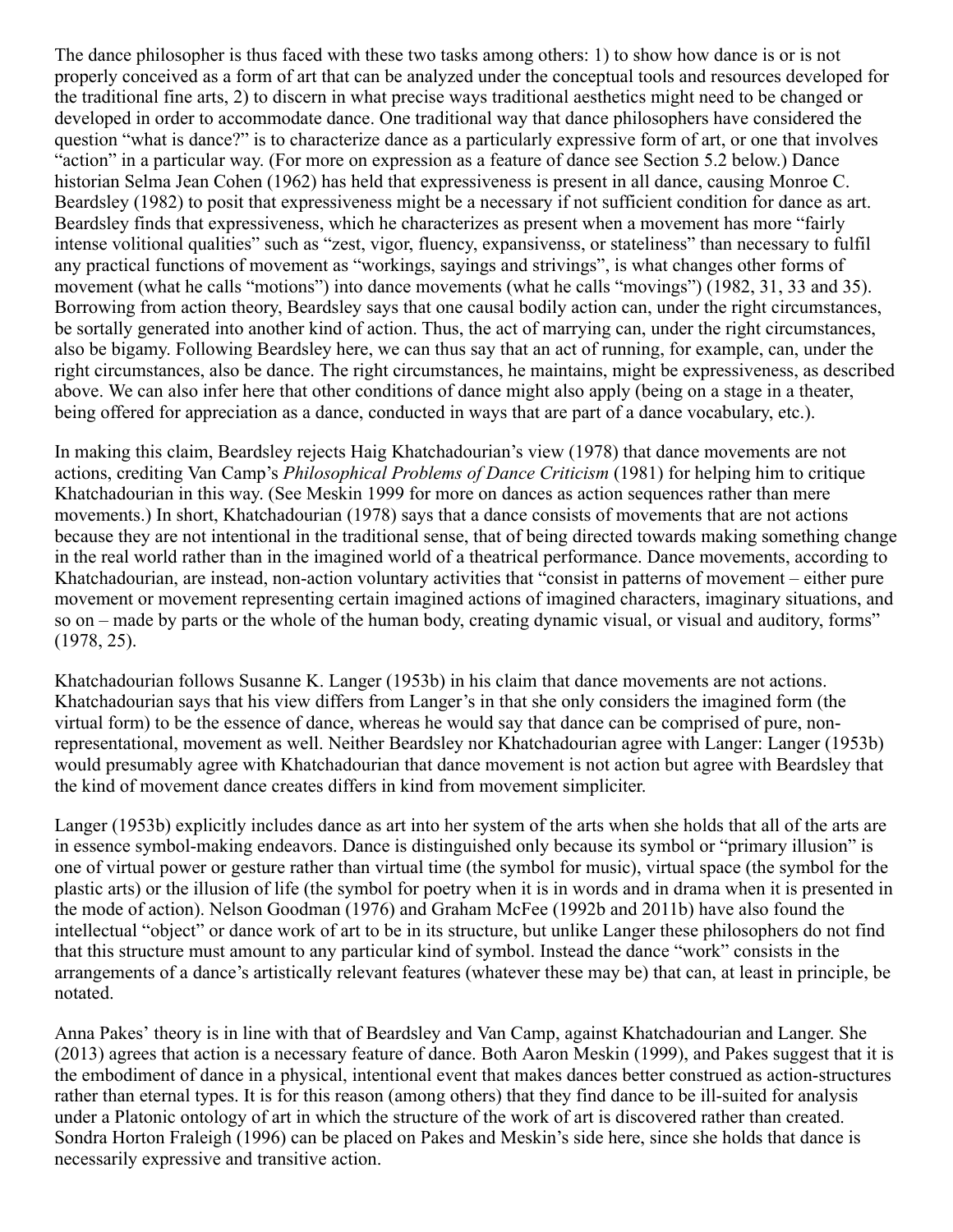Noël Carroll and Sally Banes (1982) have famously criticized Beardsley's theory of the importance of expression for the nature of the dance work of art. They deny that expressiveness, in the sense of either intensity or non-practicality, could be either a necessary or sufficient condition for dance. They cite dances like Yvonne Rainer's *Room Service* (1963) as a counterexample, holding that if this dance (where the movements performed are indistinguishable from those of ordinary life) is expressive, this is due to the propositional content of the arthistorical and cultural context of its production rather than to the sorts of qualities mentioned by Beardsley. Carroll and Banes also note, against Beardsley, that "*Room Service* is not a representation of a working; it *is* a working. But it is also a dance – partially because through its aesthetic context it transforms an ordinary working (the sort of thing whose kinetic intricacies usually go unnoticed or ignored) into an object for close scrutiny" (1982, 38). It thus seems that, despite their disagreement on the value of expressiveness for dance, Carroll and Banes might agree with Beardsley and against Khatchadorian that dance movement is never *mere* or *pure* movement but instead is "transformed" by the activity of art into a different "kind" of movement altogether. They are silent on whether or not this activity constitutes an "action."

For more on the general question, "What is dance?", see Carr 1987, Carroll 2003, Copeland and Cohen 1983, McFee 1998a and 2013a, Sparshott 1988, and Van Camp 1981.

### <span id="page-3-0"></span>**2.1 Problem(s) of Identity**

There are many problems of identity for dance. One is that the moment that a dance is composed does not "fix" the dance for all time in that form. Dances are usually known by the name and date of their first performance but subsequent performances and casts can change the structural and other qualitative features that were present in the original performance. Further, as mentioned earlier, many dances have no notated score and, if they are preserved via video or other method, subsequent performances can still deviate from these frameworks in significant and perhaps identity-changing ways. In addition, even where there is a score, it may not result in performances from that score that are experientially identifiable as the "same" work of art. A dance notation might also function as the jumping-off point from which to make a radically new kind of dance rather than a limitation on innovation and changes to which a dance choreographer or set of performers must adhere. There is also the issue that what a dance "is" in practice or for appreciation, in its "essential" features (if there are any), may not be identical with what a dance "is" for purposes of numerical identity and historical preservation. In this way dance is not unlike music (for more on this see Section 3, below, and S. Davies 1991).

Goodman (1976) has famously characterized dance as an "allographic" art, by which he means to distinguish it from what he calls "autographic" forms of art, like painting, where there is a stable and singular art object that is tied to a particular history of production. A defining feature of allographic artforms, according to Goodman, is that their works can, in identification-relevant form, be notated. This is true in principle, even in those cases where there is no actual score. Although Goodman acknowledges that "a score need not capture all the subtlety and complexity of a performance" he says that its function "is to specify the essential properties a performance must have to belong to the work…" (1976, 212). He also says that this can be done and that in fact it is done in a broad and benchmark sort of way in practice: "Prior to any notation, we make reasonably consistent judgments as to whether performances by different people are insances of the same dance" (1976, 213).

Adina Armelegos and Mary Sirridge (1978) have criticized Goodman's view, and what they call the traditional model they suggest was constructed with other arts in mind, for focusing on sequences of movements as the primary constitutive features of dance works of art. They hold that features such as costuming, music, lighting, the contribution of individual performers and, most importantly, style are constitutive of dance works of art, even though these are features that would be considered "incidental" in music and theater when they fall outside of the score or script. A further problem they point out is that a dance score does not function the way a musical score or theater script typically does – it does not in practice always provide the essential features of a work or provide a recipe for subsequent performances to follow (see Franko 1989 and 2011a). (For more on the differences of dance with music and theater see Section 3, below. Whether or not Armelagos and Sirridge are right about musical scores and theater scripts here is something the reader is encouraged to consider.)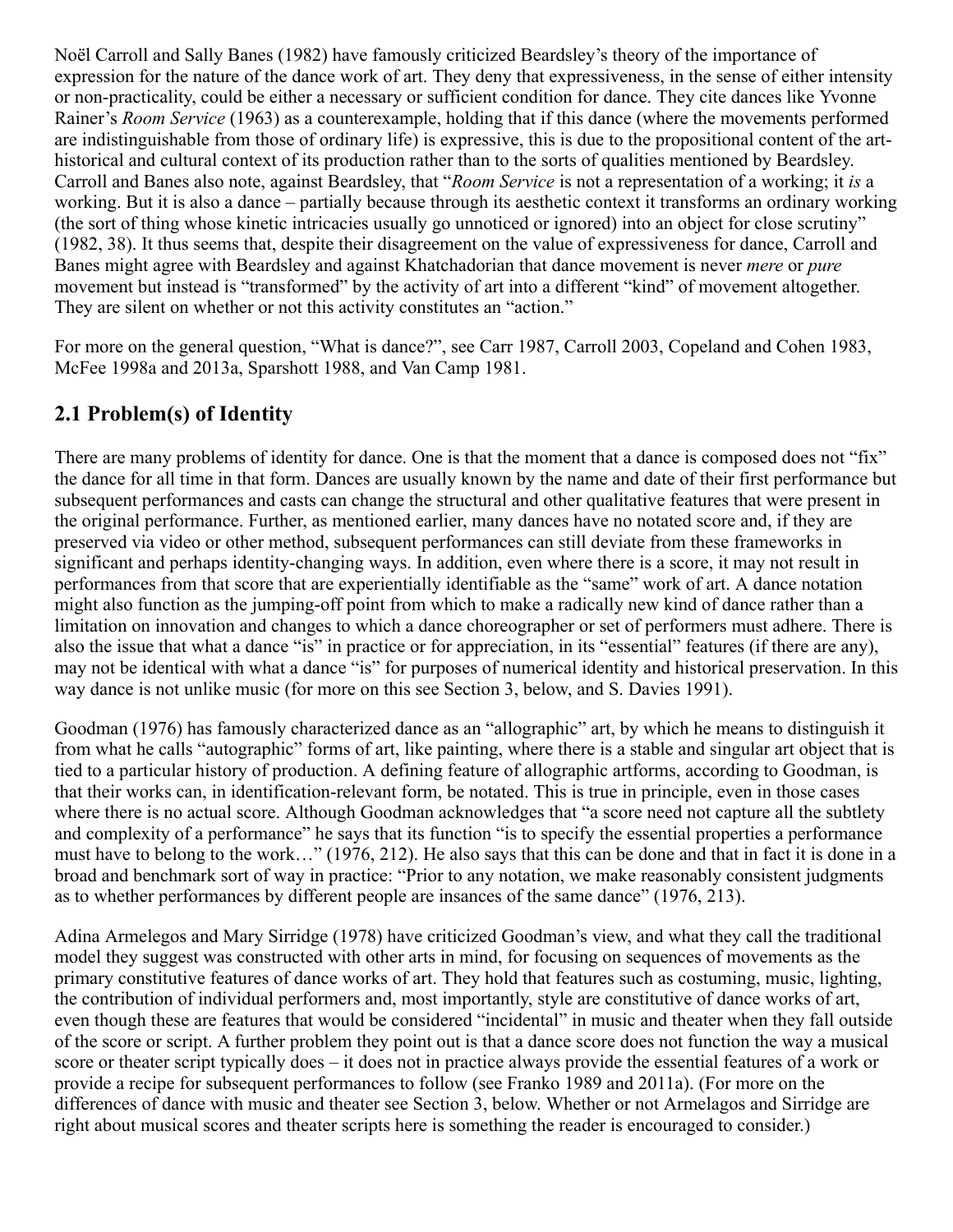Thus, Armelagos and Sirridge hold that Goodman's idea of the dance work of art as an abstract structure that can in principle be notated does not align with how notations are used in dance practice. (One might ask whether this is a relevant criticism if Goodman never sought to address dance practice. For a different account of how Goodman construes the work of art see S. Davies 2001, 102.) "In some cases", they say, "a single [dance] score is used to produce several dance events which are not properly considered performances of the same work. In other cases, the dance events produced are properly considered performances of the same work, though the traditional notator would disallow them" (1978, 136). Armelagos and Sirridge thereby conclude that it is the dance performance, and not the actual score or any abstract notational structure in Goodman's sense, that is the primary work of art for purposes of identity. (For a critique of what she calls Goodman's "notational view" and of what she calls this "canonical performance" view, see Conroy 2013b. For more on dance notation in general see Guest 1985, 1989, 1998 and 2005).

McFee (2011b) provides a list of seven features that he says constitute a dance "work" of art (what he calls a "dancework") for purposes of numerical identification, appreciation and historical preservation, although he is careful to clarify that these features do not amount to a definition of a dance work of art. On his view a dancework is (1) a performable and re-performable artwork with a particular history of production; (2) an abstract, structural "type" of which the performances are "tokens"; (3) a work created by a choreographer that has a historical identity, meaning, and continuity that is dependent at least to some extent upon what the choreographer intended; (4) a work whose performances are performed and interpreted by dancers; (5) an object with perceptible artistic properties; (6) an intentional object that exists in a broadly institutional context under a concept of art; and (7) a re-constructible and re-performable object. McFee's (1), above, marks a break with Goodman, since Goodman says that it is autographic works like paintings, not allographic works like danceworks, that are identified by a particular history of production. (On this point against Goodman see also Levinson 1980 and Margolis 1981.) Both agree, however, that a work of art is a re-performable object tied to a constitutive abstract structure.

Van Camp (1980) opposes McFee's points (3) and (4) to some extent, since she holds that, for purposes of artistic judgment and appreciation at least, it is the case that sometimes the dance performer "creates", and not just performs and interprets, the dance. The dancer, for example, often supplies structural and stylistic elements of a dance during the course of rehearsing and performing the piece that were not specified or provided by the choreographer. If these contributions are significant then what the dancer provides might be better understood as "creation" rather than "interpretation", she maintains. Chris Challis (1999), however, agrees with 4), above, holding that the dance performer represents the choreographer's idea. (For additional criticisms of McFee's view on this point see Bresnahan 2013. For more on McFee's view of the dancer's role see McFee 2013c. The reader is also encouraged to consider the "thin" vs. "thick" work of art distinction in S. Davies 1991 in light of whether creative additions to a "thin" work can "thicken" it or whether a different ontological framework for dance works of art is needed and, if so, why.)

Both Van Camp and Renee Conroy have argued that the ontology of dance needs to be more reflective of and responsive to actual danceworld and artworld practice. Van Camp has proposed "that the identity of works of art [including dance] be understood pragmatically as ways of talking and acting by the various communities of the art world" (2006, 42). She thus follows pragmatic methodology in its claim that it eschews essentialism, construed as a method of identifying fixed and unchanging features of a given concept, practice or entity. She also follows pragmatism in upholding pluralism, and in holding that the ongoing deliberative and decisionmaking practices of dance world constituents such as performers, choreographers, audiences, historians, and critics should be considered in an important way when developing an account of dance work identity. Van Camp also includes the art law community as part of this art world, suggesting that dance philosophers consider which features of a dance are given copyright protection in legal contexts. Conroy (2013b) has instead of a definition provided an argument for what she calls three "minimal desiderata" for an adequate account of dancework identity, two of which require that any theory be responsive to and applicable in danceworld practice, and one that requires that criteria of metaphysical adequacy be met. (For an additional account of why dance practice should be relevant when considering the ontology of art see D. Davies 2009.)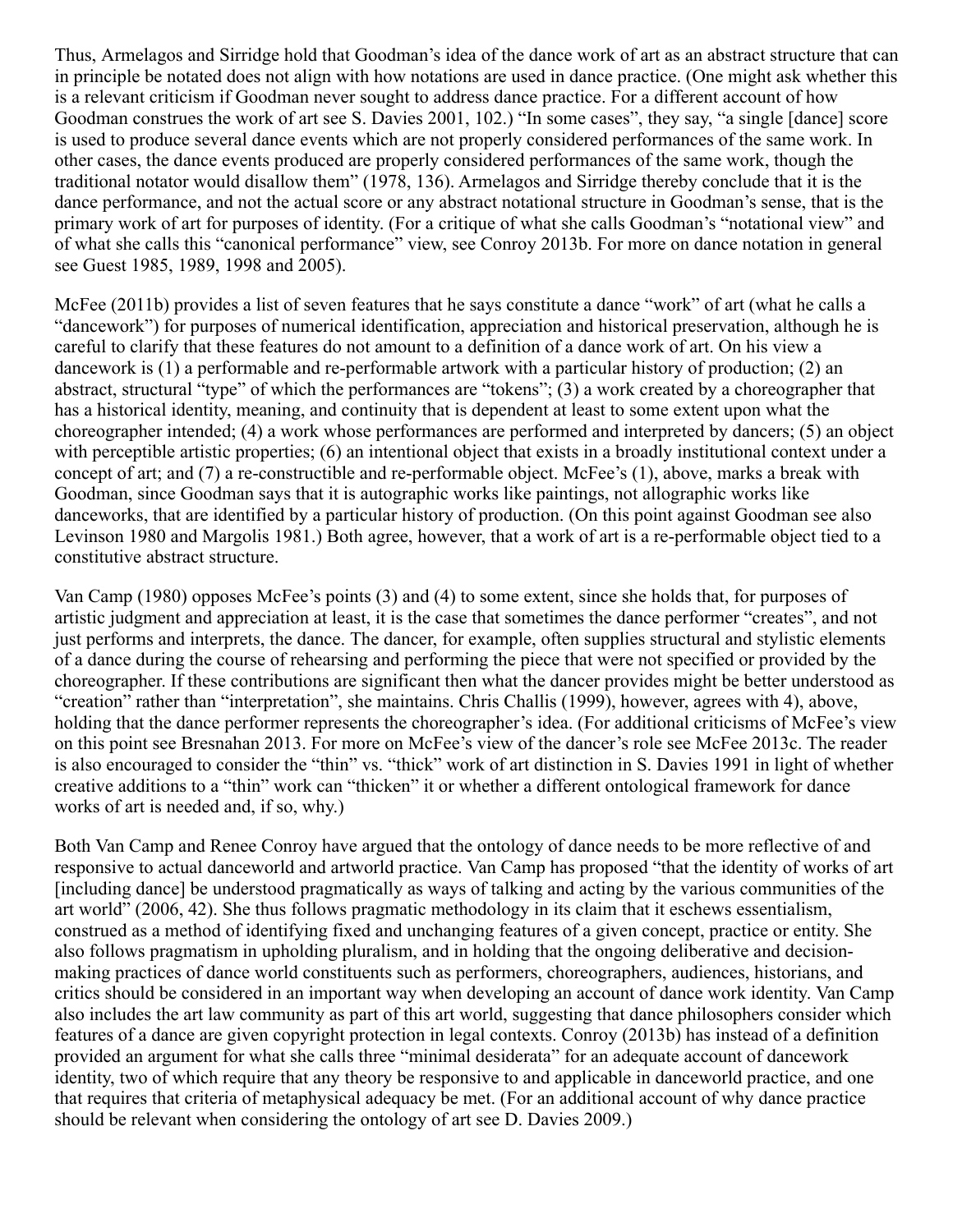Goodman's and McFee's views on dancework identity both fall under what David Davies (2011b) calls the "classical paradigm", which holds that an artwork like a dance is a performable structure that remains stable enough for at least numerical identification and preservation. The problem that Davies identifies is that dancemaking and performing does not always stay within guidelines that would allow dance philosophers to say that this is true in all cases. There seem to be performances called *Swan Lake* or *The Nutcracker* that diverge so much, and in such innovative ways, from the original performances that it is difficult to pin identification of these works to any set of features (such as a certain sequence of steps, or the use of a given narrative) that would enable dance philosophers to say with certainty that these performances are "tokens" of the "type" that bears the ballet's name (see Wollheim 1980 for more on the type/token distinction). This has led D. Davies (2011b) to note that in some cases it seems as if the "work" is actually a unique performance or production. If so, perhaps this means that some dances share more in common with the one-off "work performance" he identifies elsewhere in *Philosophy in the Performing Arts* (as in some improvised jazz performances) than with the classical paradigm. This diverges somewhat from Van Camp 1998, who holds that the history and practice of dance allows a wide degree of variation among performances of dance works without loss of work identity. It also diverges from Stephen Davies' idea (2007) that there can be *versions* of performable works of art that differ from the original in features that are usually constitutive of that work but that are still instances of the work rather than a new work or an interpretation of a work. (For more on the difference between works, versions, and interpretations see S. Davies 2007.)

Research by Franko (1989) on dance reconstruction provides an additional argument against the classical paradigm, the idea that a dance is repeatable, which he says is a myth that is not supported by dance practice. First and foremost, he mentions that in practice dances are not created from scores the way they are in most cases in music since dance notation is not "a universally legible form of textual record" (Franko 2011a, 329). Even reconstruction of past dances from scores and recordings has been relatively rare among contemporary choreographers (Franko 1989). Franko points out that most choreographers who seek to reconstruct past dances do not so for the purposes of repeating or performing a past structure in order to preserve it. Instead they seek to comment upon, rethink or theorize about the earlier dance in something new. This may be true of music and of theater as well and it is something upon which the dance philosopher should reflect before assuming that this is a distinguishing feature of dance. (For more on comparisons with music and theater see Section 3 below; see also S. Davies 2001, 242–5, for a discussion of reconstructions of works of Shakespeare.)

Meskin (1999) has perhaps the most complicated and comprehensive ontology of dance of all, holding that when an audience experiences a dance performance we are experiencing *three* works of art: 1) a choreographic-work, 2) a production-work, and 3) a performance interpretation-work. All three are "types" that are tokened by particular performances, what he calls "concrete, spatially and temporally extended event-tokens" (1999, 46). He further notes that a solo performance by an individual dancer may also be its own artwork if that performance comprises the whole work. An individual dancer's performance within a larger dance containing more than one performer, however, does not create a new artwork type for Meskin but, instead, just comprises part of the artwork. In short, by including productions and performances to the type-level of artworks Meskin provides one way to understand why the classical paradigm may be open to the objection that *the* dance work of art (understood only as one kind of type) is unstable. Differences in individual performance events, for example, may be due to differences in production- and performance interpretation-works that demonstrate or that create functional instabilities in the choreographic-work.

For more on the question of What is Dance?, including problems of dancework identity, see Carr 1997, Cohen 1982, McFee 1994b, McFee 1998a, Rubidge 2000, Sparshott 1988 and 1995, and Van Camp 1981.

### <span id="page-5-0"></span>**3. Comparisons with Music and Theater**

The art of dance is closest in form to music and theater, since in many salient instances it involves a performance setting in which performers and audience members share a physical and temporal space during the course of a live performance event. There are visual arts performances that share these features (to wit, Marina Abramović's "The Artist is Present") but for purposes of this section only a brief overview of the sparse dance philosophy literature in comparison with music and theater will be provided. (For an overview of the philosophy of music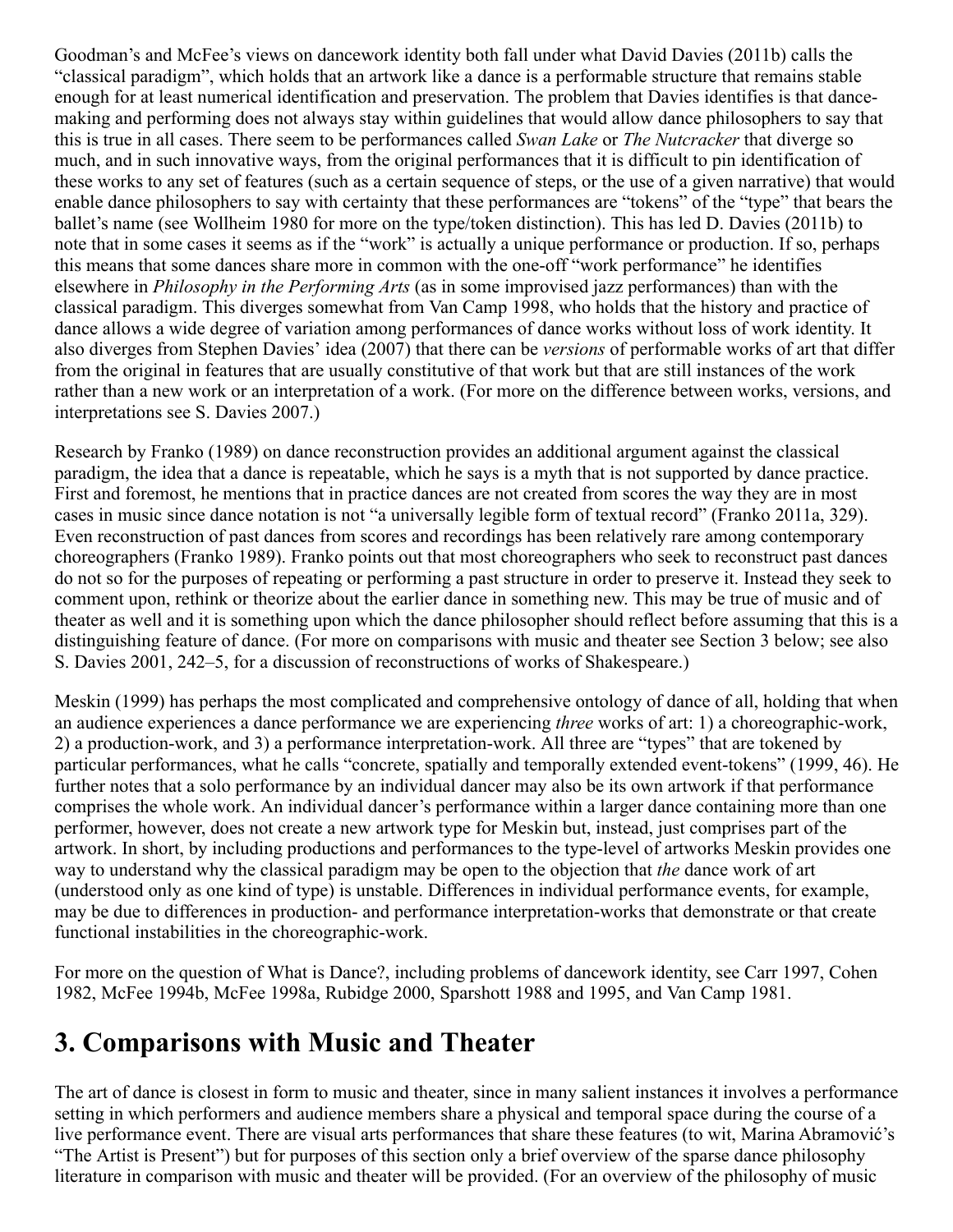see Bicknell 2012, S. Davies 2003, Kania 2012, Gracyk and Kania 2014 and; for an overview of philosophy of theater see J. R. Hamilton 2013, Osipovich 2012 and Woodruff 2003. For performance in music and theater see D. Davies 2011b, Thom 1993 and Godlovitch 1998.) Unfortunately, there has been little work in philosophy of dance that addresses music and theater so the survey below will be somewhat speculative as to directions additional work in this area might take.

One of the difficulties for developing the philosophy of dance is that the methodology of philosophical analysis encourages separating out each art form in order to say what makes it distinct from every other form of art. Discussing hybrids such as dance-music or dance-theater artworks (which may also employ such visual arts features as costumes, makeup, sets and lighting) creates complications for the project of defining or characterizing dance as art in light of dance's singular or unique features. (For more on hybrid artforms see Levinson 1984.) Thus that dance is most often performed to music, and that the music might in some cases be a constituting feature of the dance work of art, as in the case where a dance is created by a choreographer in conjunction with a composer, has so far eluded any sustained treatment by dance philosophers. Igor Stravinsky, for example, composed the music for ballets either at the behest of or in conjuction with a dance company director (such as with Sergei Diaghilev for *The Rite of Spring* and with George Balanchine for *Apollo*) and in these cases it might be argued that the music is a constitutive feature of the dance works of art that emerged from these collaborations (see S. Davies 2006, 95). S. Davies asserts that "ballet is a hybrid artform" that "unites dance, mime, drama, living sculpture, costuming, décor, and music" (1996, 95). Curtis Carter (2005) points to dance's history of being thoroughly integrated with music and theater as one reason why it took so long for dance to be treated as a separate discipline by philosophical aesthetics. (For a few discussions of dance/music connections see Sparshott 1985 and 1988, 173, Carroll and Moore 2011 and Carroll 2013. For a history of dance as a theater art see Cohen 1992.) Music and theater may be discussed in terms of general similarities and differences, as I shall do below, but this is not the same as discussing a philosophy of art that considers dancemusic or dance-theater works of art.

#### <span id="page-6-0"></span>**3.1 Similarities**

One way that the philosophy of dance is similar to the philosophies of music and of theater is that in all three areas of inquiry there are debates about the location and nature of the work of art that is produced by these fields when they are practiced as art. Is the work of art an abstract structure (and if so what kind)? Does it/can it exist independently of performance? Is it constituted by performance? Can the work of art be characterized as a "type"? Is the author/creator separable from the performer in a clear way? What is the role and importance of the performer or performance in connection to work ontology? There are ongoing debates about the answers to these questions in the philosophy of music and the philosopher of theater, just as there are in the philosophy of dance.

Related to the question of the role of the performer is the question of what the performer's use of her own body has to do with the resulting performance and also to the "work", if there is one, of art. Here the closest analogue to dance in music is probably song, where the musician's "instrument" is his own voice located in his own body, along with all the bodily components that support the voice such as systems for breath control. Theater usually involves the use of an actor's voice and supporting bodily systems as well. In addition close analogues to dance in theater can be found in bodily enhanced comedy such as the kind of slapstick routines to be found in vaudeville and then popularized by such performers as Charlie Chaplin, Buster Keaton, Red Skelton and Lucille Ball, and all forms of mime. Dance is also used to a large degree in musical theater – a hybrid form of dance, music, and theater.

A third similarity between the philosophy of dance and the philosophies of music and of theater is that they are all dealing with an art form that is often experienced live in front of an audience. This leads to philosophical questions in each field about the extent to which dance, music and theater are: 1) communicative ("for" an audience), 2) experiential in a bodily way, 3) connected to a particular performative context, or 4) improvisational. (For more on dance improvisation see Section 6, below.)

Since dance, music and theater share the honor of being considered among the most expressive arts, perhaps because of the typical proximity of human performers to the way these artforms are experienced, the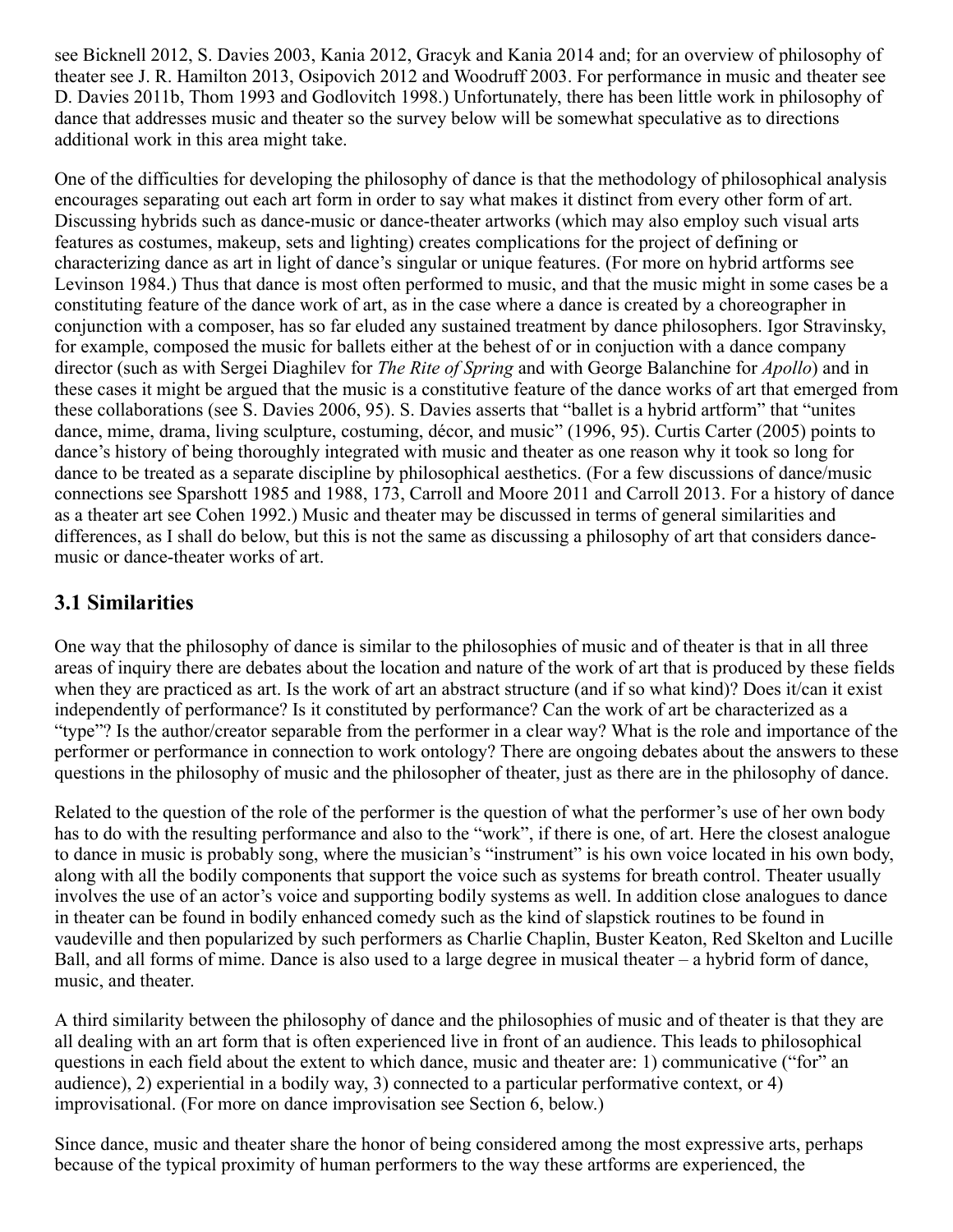philosophies of these arts acknowledge this. All three also lend themselves to the philosophy of performance, including philosophies of identity and how features such as race, class, gender, sexual orientation, disability and other components of human identity are performed by a human performer who may have an identity in nonartistic life that differs from one they inhabit during the course of an artistic performance. Rhythm is a common feature of both dance and music and thus shows up in the philosophical literature on both. In addition, both dance and theater use physical gesture as a way of communicating with audiences, creating a point of connection for the philosophies of dance and theater. For dance, this is particularly true in the case of story ballets. Philosophical discussions of dance and theater are also likely to incorporate the importance of movement through space or spatiality. They may also refer to both dance and theater's history in ecstatic Ancient Greek rituals that had mystical and religious elements as well (see Nietzsche 1872 and Jowitt 1998). (For more on dance and theater see Carroll 1992.) All three also manipulate temporality, the way that the performance unfolds through time, as part of the intentional experience of these arts in a way that is more pronounced and more variable than is the typical experience of appreciating a visual art like painting or sculpture. (For specific differences in temporality in the arts see Levinson and Alperson 1991.)

### <span id="page-7-0"></span>**3.2 Differences**

One overall difference between the philosophies of dance, music and theater has to do with the importance of notations and recordings. There is no general consensus on this in any of the three fields but in general Western art music and theater typically have compositions that are in a form that can be accessed by the performers and by the directors of the performance events. As mentioned in Section 2, above, not all dances have notated documents or videos that are used to provide a plan or recipe for performances. Even where notations and recordings exist, they are not always used in ways that are similar to how they are used in music and theater contexts. Dance performers, for example, are not usually sent home with anything tangible to study and practice. Instead, dancers typically learn a dance in a rehearsal studio with either a director or choreographer, or with one person functioning as both, in ways that communicate the dance both verbally and bodily.

Another difference is that dance performances are more often produced for live performance than for a recording. In the case of rock music and in jazz, for example, performances might be primarily for recorded music, with listening to the recording serving as a primary way for the appreciator to access the performance (see Gracyk 1997 and A. Hamilton 2003). And where there are some theatrical performances that are designed for film (think of Kenneth Branagh's *Hamlet*, for example), this tends to be less true for dance, although there are cases where dances are made specifically for media such as film, for YouTube or for television shows. (For an article on dance in film see Brannigan 2014.) What this means is that dance aesthetics places a high premium on the live performance event setting, with whatever features attach to live performance (ephemerality, difficulties of preservation, visceral and kinaesthetic experiences, etc.).

Joseph Margolis locates the difference between dance, music and theater in the constraints of a common keyboard in the case of music and the constraints of a common language in the case of drama where no similar constraints exist in dance (1981). It is by no means clear, however, that dance does not sometimes have "dance vocabulary", style and other constraints, even without the presence of a notated score or digital or video recording (see Sirridge and Armelagos 1977). Further, some contemporary music and theater philosophers have stressed the importance of performance as well, and this suggests that the constraints of the various arts may not be their most important features (see Gould and Keaton 2000, J. R. Hamilton 2007, Osipovich 2006, Saltz 2001 and Thom 1993.)

Yet another general difference has to do with the importance of the body and with all the ways that the body complicates the analysis of how philosophers are to understand the nature of dance. A musician may, except in the case of song, above, have an "instrument" that may be conceived as separable from his or her body to some extent, even though many musicians and music theorists hold the view that their instrument is an extension of their bodies in some important way, not unlike, perhaps, a dancer's shoes (such as special dance character, tap or pointe shoes). Theater performers often use their bodies in performative and gestural ways, but, overall, one can say (with some exceptions of course) that the range of bodily movement and the focus upon this movement is less for theater than for dance.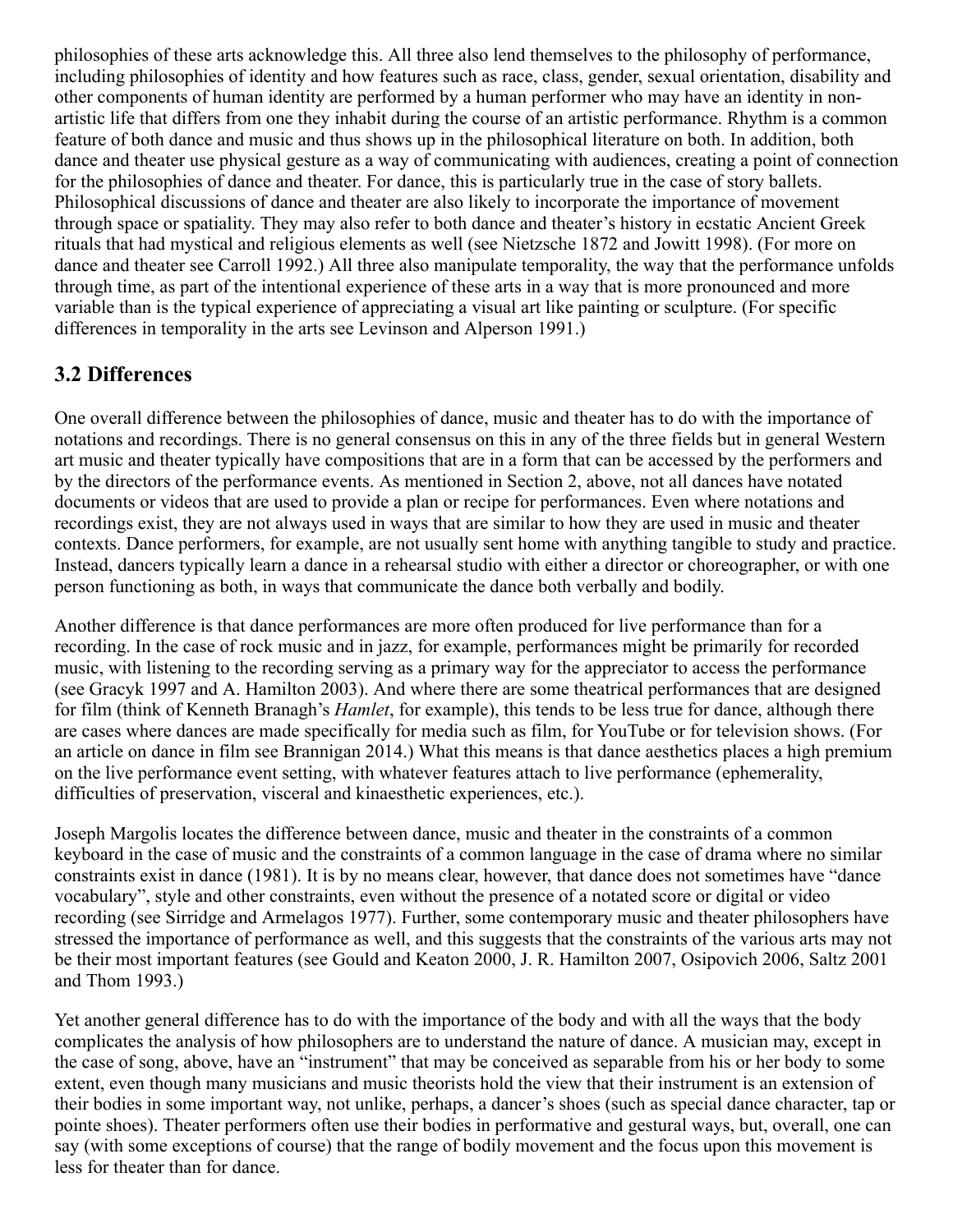The differences here boil down to what our artworld practices are for making, performing and appreciating dance, music and theater. Dance is often referred to as happening at the "locus" of the dancer's body, for example, whereas music is often said to be located in sound (see Pakes 2013). McFee says the difference is that musicians "*make* or *cause* the sounds that instantiate the musical work" whereas "in typical cases dancers are the dance – their movements instantiate the artwork, rather than merely *causing* it" (2012, 2). As to the location of the work in terms of its meaning, one classical view is that the "soul" of a play exists in its "action" or plot (Aristotle c. 350 BCE). Another view is that one primary location of the meaning of theater is its linguistic meaning, whereas it cannot be said that most dance movements and gestures are linguistic in the sense of using a formal grammar and syntax (see McFee 2012).

# <span id="page-8-0"></span>**4. Dance As Ephemeral Art**

One of the features of dance as a performing art that has been often noted is that it moves and it changes, both during the course of any given performance and over time. A catchall phrase for this sort of impermanence – reflecting the lack of entirely stable art "objects" in every case – has been to say that "dance is an ephemeral art", although there are alternative versions of what this means. (See Conroy 2012; see also Copeland and Cohen 1983 and Copeland 1993.) This does not mean that dance is insubstantial or unserious. Instead, what it means is that there is something vital about dance performances and events that disappears as it is being performed. As noted in Section 3, above, this may or may not distinguish dance from theater or music, although dance does seem to rely less on recordings and written notations in the making and performing of dances overall.

Dance critic Marcia Siegel famously wrote that dance "exists as a perpetual vanishing point", which means for Siegel that dance exists in "an event that disappears in the very act of materializing." (1972, 1). Siegel posits that dance has escaped the mass marketing of the industrial revolution "precisely because it doesn't lend itself to any reproduction…" (1972, 5). Conroy (2012, 158) acknowledges that the "safest" ontological intepretation of Siegel's claim would suggest that dance performances are one-time, transient events. If this is the case it would mean that there is no enduring "type" that constitutes a dance work of art that is "tokened" by various instancing performances. This would mean that the "classical paradigm" discussed by D. Davies (2011b) and upheld by Goodman (1976) and by McFee (2011b) is wrong. If we hold that *some* dance performances are transient but not others, then the classical paradigm would still need to account for those performances that do not fit, much like the ontology of music has had to deal with the ontology of highly or entirely improvised jazz performances that seem to be "one-offs" and that are not preserved via recording.

McFee (2011b) believes that the instability of dance works of art is a problem that is due to poor preservation and reconstruction of dances rather than a feature that tells us something meaningful about the nature of dance. He also thinks that dance notation might be developed in the future to provide a workable way to preserve and reconstruct dances, something that Van Camp and Franko suggest may not be possible (the specifics of their claims here can be found in Section 2 of this entry, above). We can take this to be the negative view of the ephemerality of dance.

A positive version of dance as an ephemeral art, however, is one that holds that we ought to appreciate, rather than decry, dance's ever-changing and disappearing nature as something that makes a live performance of a dance that will not happen again the same way into a vital experience for both the dance performers and the audience. The positive account celebrates the live nature of the dance performance and helps to explain why kinesthetic responses to dance performances are both relevant and powerful. It also suggests that ephemerality is an aesthetic value for dance that gives dance the ability to provide a "you had to be there" sort of event. (See Bresnahan 2014 for an account of improvisational artistry in live dance performance as a sort of agency that is consistent with this positive view.) Conroy agrees with McFee that the phrase "dance is an ephemeral art" does apply to the difficulty of preserving dances, but she also thinks it should be conceived as a statement of a danceworld value; as a way of conveying "a communal attitude of tolerance for change with respect to choreography that has been previously performed" (2012, 160).

# <span id="page-8-1"></span>**5. Representation and Expression in Dance**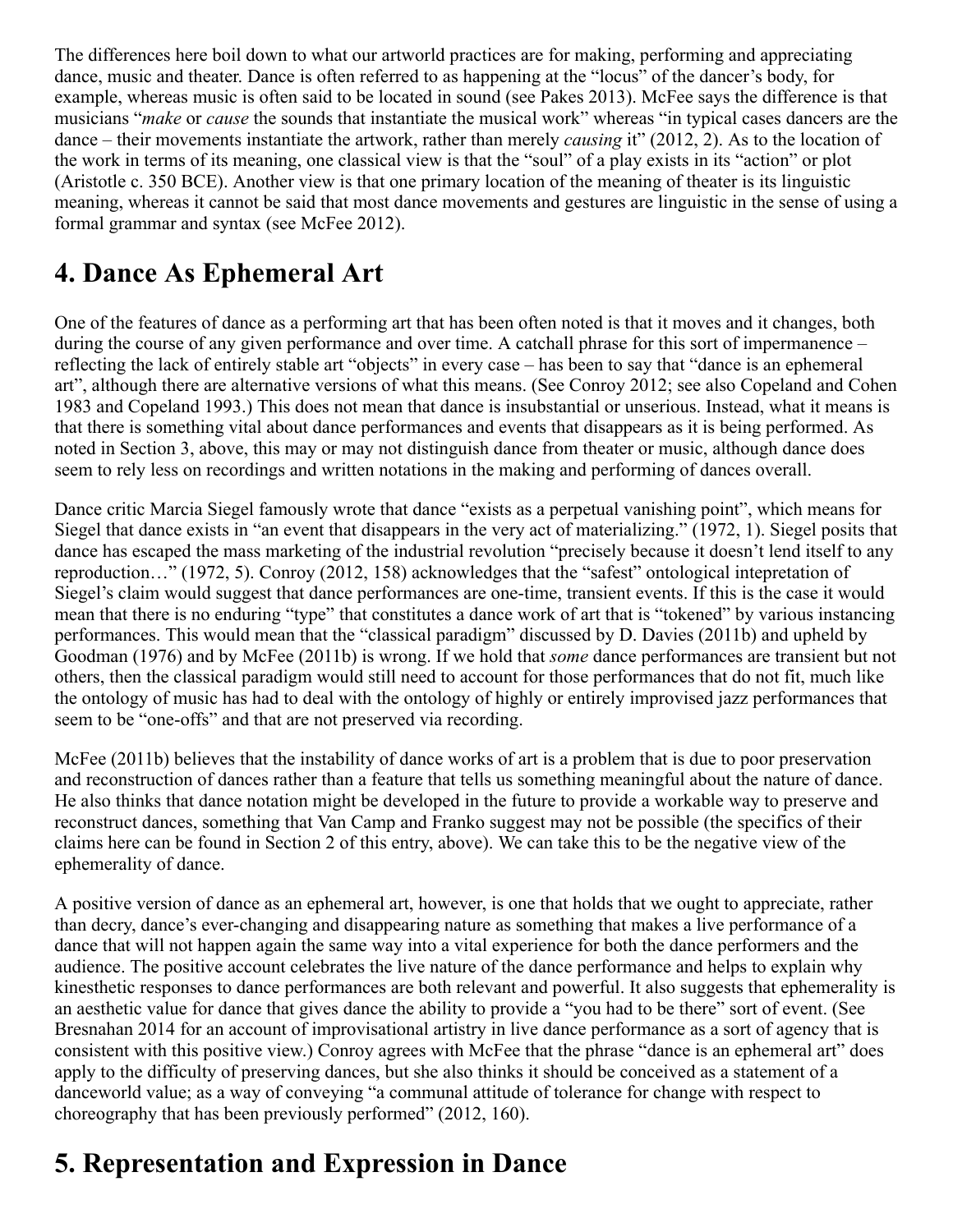### <span id="page-9-0"></span>**5.1 Representation**

When considering the philosophy of dance in light of Western aesthetics, one of the concepts that arises is that of the traditional concept of "representation." The term "representation" in its strictest sense is used to mean *mimesis* (Greek), following Plato and Aristotle, which is usually translated into English as "imitation" (see Plato c. 380 BCE and Aristotle c. 350 BCE). (For more on *mimesis* in philosophical aesthetics see Wolterstorff 1995; for more on dance as an art of imitation see Cohen 1953.)

Over the course of the history of philosophical aesthetics, the notion of what it means for an artwork to "represent" something, either in whole on in part, has broadened. (Indeed a "work" of art is a contemporary concept.) In applying the concept of representation to dance, Carroll and Banes (1999) identify four types of representation in which one thing can "represent" something else: 1) unconditional representation (here cultural codes enable the audience to recognize the referent); 2) lexical representation (such as the use of gestures to stand for certain ideas); 3) conditional specific representation (where some particular background knowledge is needed to understand it as a representation); and 4) conditional specific representation (where the spectator is simply informed that *x* is supposed to stand for *y* and they therefore see it that way).

The most common form of representation in dance is in the story ballet where a dancer represents a character and the ballet as a whole represents a story from a folk- or fairytale. As examples of 1) and 2), above, the dancer can represent through cultural codes (wearing her hair in pigtails when playing a little girl) and through gesture (holding a hand to her heart to signify love). (For more on the traditional use of gesture in dance see Cohen 1992.) As an example of 3), an audience member might need to know that Martha Graham's *Medea* is based on the Ancient Greek story in order to fully understand all of the references in that dance. As an example of 4), an audience might be told that the title of a piece is "White Flower" by which he or she understands that the solo dancer in white should be considered as a comment upon some feature of a white flower.

To say that dance *can* involve representation or be representative overall is not the same as saying that the essential nature of dance *is* or *should be* to represent. In the course of dance history, however, some dance theorists have made this stronger claim, particularly in the  $17<sup>th</sup>$  and  $18<sup>th</sup>$  centuries. (See Carroll and Banes 1999, Cohen 1992, 42 and Franko 1989; see also Wolterstorff 1995 on the Romantic view of representation in art). By the early 20<sup>th</sup> century, the idea that dance should imitate nature also included the idea that it should imitate human nature, including the emotions (see Cohen 1992). Dancer and choreographer Ruth St. Denis also held the idea that dance should represent "the most noble thoughts of man" (Cohen 1992, 120). Today there is a general consensus among dance theorists that dance *can* but that it *need not* represent in any imitative way, although there are some dance theorists who still hold that dance must be communicative and that, therefore, there is no purely nonrepresentational dance.

Although philosophical aesthetics has moved away from the idea that art must or should be imitative, the idea that art exists in a symbolic world apart from the "real" world lingers (see Langer 1953b, Goodman 1976 and 1978, Danto 1981 and Walton 1990). Langer (1953a) uses the term "presentational" to acknowledge that dancers do something real in the real world (dancers are, after all, human beings who are moving their bodies), but holds that the art in dance is, in essence, a *virtual* presentation of powers – it cannot be a "real" presentation because art is in essence symbolic, presenting a symbol for feeling rather than exhibiting actual feeling.

For more on dance and the concept of representation see Bannerman 2013, Carroll and Banes 1999, Carter 2005, Cohen 1953, and Sparshott 1988, 1995 and 1998.

### <span id="page-9-1"></span>**5.2 Expression**

Dance philosophy has handled the concept of expression in a number of different ways. Expression in dance can be organized into four general categories: 1) subjectivist theories that specifically connect expression in dance to the felt emotion of a human being who has made or who is performing the dance, 2) "naturalist" theories that connect a way of moving to a particular person's nature or body, 3) expressionist theories that say that what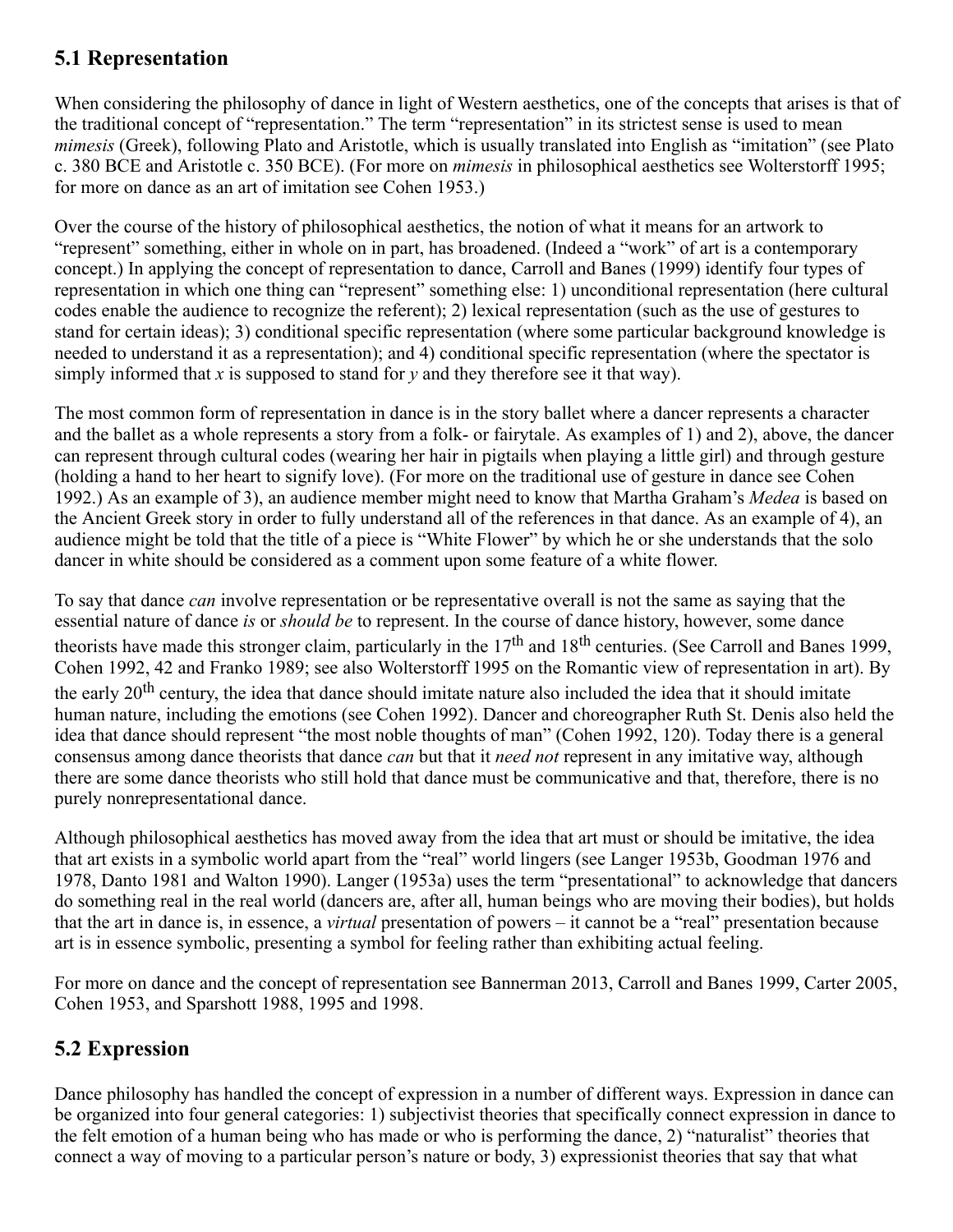makes a dance expressive is its content, and 4) semiotic theories that say that it is the formal structure of a dance that makes it expressive. Whether or not the expression need communicate with an audience to count *as* expression is under debate. (For Beardsley's concept of expression in dance and the reactions to it see Section 2, above.)

Dancers and theorists who find the source of expression in dance to lie in the dance performer include Isadora Duncan and Martha Graham (see Cohen 1992 and Daly 1994). Those who find the source of expression in dance to lie in the choreographer include Challis and Antony Tudor (see Challis 1999 and Cohen 1992). Fraleigh, following Michel Fokine, finds the source of expression in dance to lie in the human body (see 1996, 71). Tudor has insisted that dance expresses feelings through movement and not through any personal feelings or facial expressions (see Cohen 1992, 178.) Dance theories that focus on the content of the expression have included the claim that dance does or can express such things as non-personal emotion(s) and feeling(s), artistic ideas or purposes, socio-cultural identity and/or qualities associated with or conveyed by music. (See Carr 1987, Briginshaw 2009, and Ailey 1997 for discussions of dance based on its expressive content.)

What I have called semiotic theories of expression in dance usually focus on artistic dance expression as a form of communication that functions in a way that is similar to language, through "utterance" or through actions, signs, symbols and/or gestures that are "purposeful" or intentional in some way. Goodman (1976), Langer (1953a) and Margolis (1999) all have semiotic theories of expression in dance, in which dance is seen as having certain symbolic properties that do not amount to a language, per se, but that have communicative power. Langer believes that dance is expressive of virtual power through what she calls the "primary illusion" of gesture. Goodman thinks that dance expresses through metaphorical exemplification. Margolis (1981, 1999, 2001 and 2010) holds that dance is not a language, since it has no grammar or syntax, but that it is language-like or lingual since it is an expression (what he calls an "utterance") of a human person or self with culturally embedded and art-relevant properties that can be perceived and understood as such by others. Sirridge and Armelagos (1977) follow Goodman's semiotic theory of expression in dance in holding that a dance is expressive when it contains aesthetic properties that are exemplified through the metaphor provided by a dance's abstract structure.

Margolis holds that "expressivity" in dance, understood as a certain aesthetic property, is found in the human body. He says that the dancer's body has a "natural expressiveness" that is not reducible to any metaphoric structure that could in principle be codified in a notated score, thereby disagreeing with Goodman's theory of dance overall (see Margolis 1981). Sirridge and Armelagos (1977) locate the dancer's contribution to the expressivity of the dance metaphor not in the body's natural expressiveness but in the dancer's use of style. Here they define "style" as something composed of a dancer's "spatial vocabulary", which can be conceived as the "inventory of movements or sequences of movements" necessary to instantiate the dance metaphor that will exemplify its expressive properties (1977, 18). (For an additional discussion of this debate, see Beauquel 2013. For an additional theory on symbolic and semiotic dance communication through gesture, see Noland 2009.)

For more on the concept of expression in dance, see also Best 1974, 1978 and 1999, Elswit 2014, Fraleigh 1996, Jowitt 1998, Sparshott 1988 and Carter 2005. For an account of why communication is not necessary in dance see Fraleigh's description of Merce Cunningham and John Cage (1996). See also Cunningham and Leschaeve 1999. For more on post-modern dance and its relation to expression in dance see Banes 1998 and Carroll 1981.

### <span id="page-10-0"></span>**6. Dance Improvisation**

Three types of improvisation in theater dance have been identified by Carter (2000, 182): 1) embellishments where set choreography persists, 2) improvisation as spontaneous free movement for use in set choreography and 3) improvisation for its own sake brought to a high level of performance. An example of 1) would be the situation in which a dance performer is allowed to amplify existing movements (doing a triple pirouette in place of a double, for example), or a stylistic flourish such as an extra flick of the wrist or tilt of the head. An example of 2) would be the case in which no choreography has been provided for eight bars of music and the dancer(s) is given the freedom to insert whatever he or she wishes in the open space. Finally, 3) would cover the situation that D. Davies (2011b) might call a "work performance", where a work is choreographed by the dancers while dancing. It would also include the situation where either the whole performance or a substantial part of it is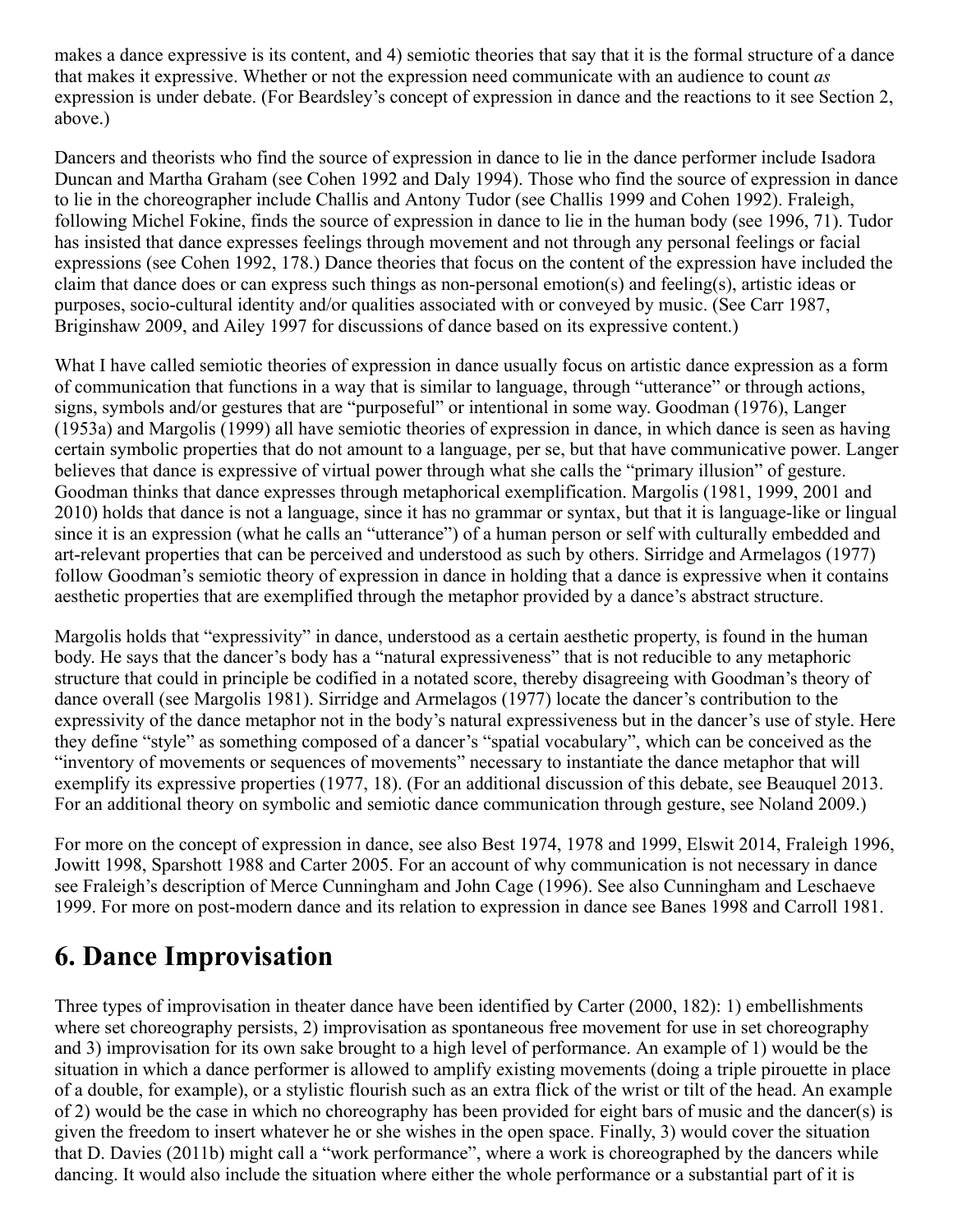improvised from start to finish. Dances comprised of Steve Paxton's "contact improvisation", for example, would count as improvisation for its own sake (see Paxton 1975 and 1981).

Danielle Goldman (2010) provides a critical analysis of the idea of improvisational "freedom", as represented in Carter's improvisation type 2, above. She suggests that we examine social and historical constraints on the possibility of "freedom", since such freedom cannot exist in oppressive conditions such as slavery where prohibitive social as well as physical barriers exist. Goldman thus suggests an alternative form of improvisation, one that is "a rigorous mode of making oneself ready for a range of potential situations…an incessant preparation, grounded in the present while open to the next moment's possible actions and constraints" (2010, 142).

In "Taken by Surprise: Improvisation in Dance and Mind", Susan Leigh Foster (2003) shares Goldman's view that it is the moment right before an actual dance movement within a performance that matters to the special aesthetic experience of dance improvisation. She says, "it is this suspense-filled plenitude of the not-quiteknown that gives live performance its special brilliance" (2003, 4). Her essay also contains a phenomenological account of the agency involved in improvisation, equating the lived experience of improvisation with a "middle voice", in which a dancer finds herself in a flow of movement that takes the middle position between deliberative choices and passive direction.

Dance philosophers have also identified other forms of dance improvisation that do not fit within Carter's three categories. Kent de Spain (2003), for example, brings our attention to a type of dance improvisation that is practiced by dancers in order to achieve a movement-based somatic state, what I will call "somatic improvisation". Somatic improvisation, or the results of these improvisational exercises, may be included in a theater performance for an audience but need not be. Constance Valis Hill (2003) includes "challenge dance" performances, stemming from the African-American tradition of dance "battles", where the purpose is to win an ever-escalating competition of skill and style. Like somatic improvisation, challenge dance improvisation can be offered for audience appreciation in a concert context but need not be – it has taken place in social and street settings, for entertainment as well as for "artistic" purposes. Finally, I (Bresnahan 2014) have made the claim that all live dance performance involves improvisational artistry to at least some extent and that this can be seen as a kind of embodied and extended agency under embodied and extended mind theories, in particular that of Andy Clark in his book, *Supersizing the Mind: Embodiment, Action, and Cognitive Extension* (New York: Oxford University Press, 2011).

For more on improvisation in dance, see Albright and Gere 2003, Clemente 1990, De Spain 1993 and 2014, Kloppenberg 2010, Matheson 2005, Novack 1990 and 2010, Paxton 1975 and 1981, and Zaporah 2003. For more on improvisation in the arts, see the *Journal of Aesthetics and Art Criticism* special issue on Improvisation in the Arts, Spring, 2000, Alperson 1984, 1998 and 2010, Brown 1996, Hagberg 1998, Lewis 2014, the *Oxford Handbook of Critical Improvisation Studies*, and Sawyer 2000. See also the Symposium on Musical Improvisation in *Journal of Aesthetics and Art Criticism*, Summer, 2010.

# <span id="page-11-0"></span>**7. Dance Appreciation**

### <span id="page-11-1"></span>**7.1 Audience Appreciation, Experience and Perception**

In dance philosophy there is controversy about how to construe the felt, bodily responses that the audience can and often does have while watching a dance performance. The use of the body in dance is one of the things that distinguishes it from other art forms, but to what extent does this difference make a difference in understanding dance as a form of art? In a broad sense, these felt, bodily responses are often called "kinesthetic" and the mechanism by which these responses occur is one of the things that is being debated. Two of the questions that arise here are the following: 1) What is the causal process by which kinesthetic responses are felt? and 2) To what extent, if any, does an understanding of this causal process inform a proper understanding of dance *qua* dance as art?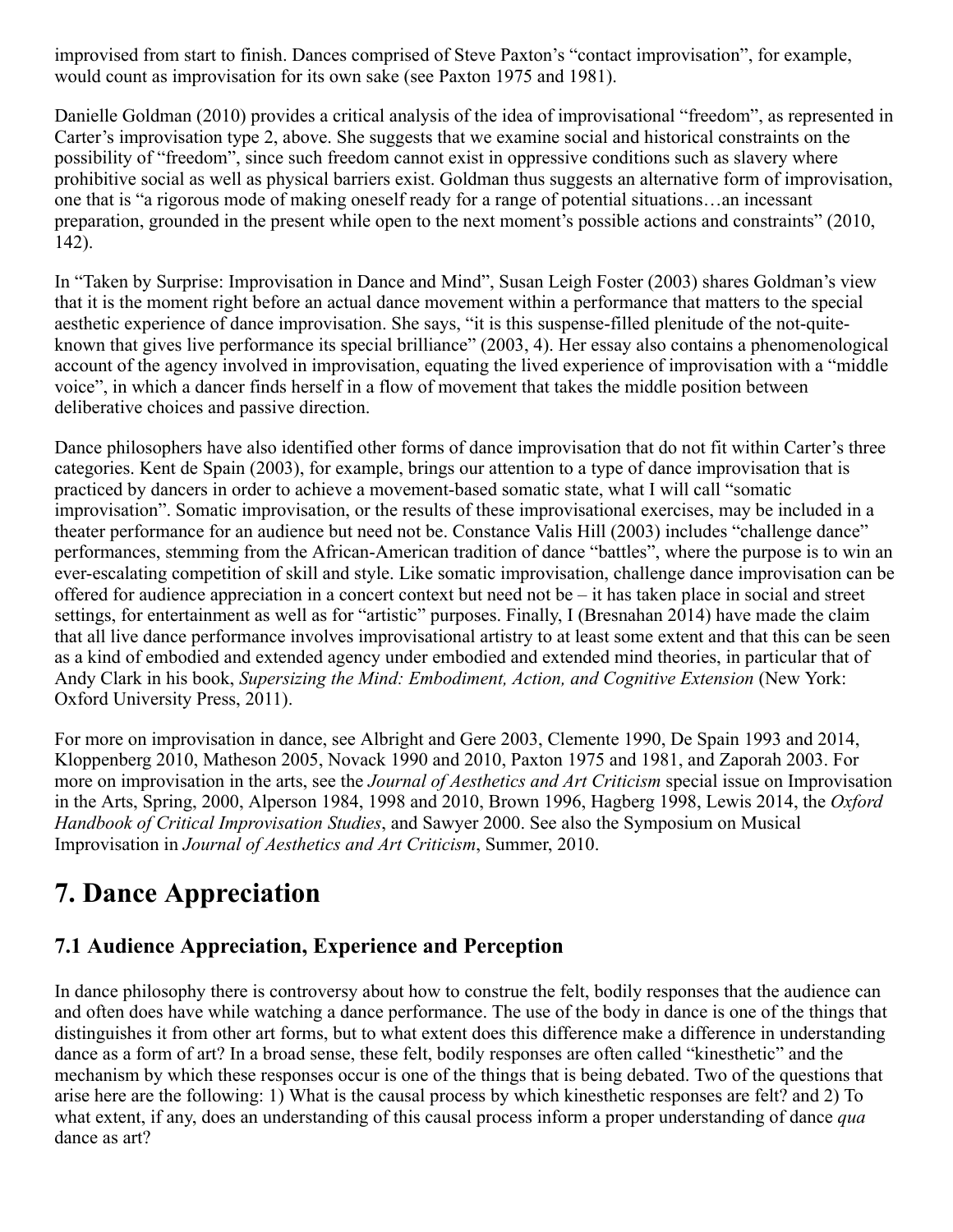To take the first question first: Causal processes that can explain kinesthetic responses in dance are by no means well understood. It is not clear, for example, how "empathy", understood in the broad sense as the ability to feel something based on what we perceive as someone else's experience, like a dance performer's, informs our kinesthetic and other appreciative responses. Here some philosophers, such as Maxine Sheets-Johnstone (1980), refer to philosophical accounts of our bodily connections to the world such as those found in Maurice Merleau-Ponty's *Eye and Mind* and *The Phenomenology of Perception* (see Merleau-Ponty 1945 and 1964)*.* In addition, Sheets-Johnstone (1999) bolsters this account with research in evolutionary biology. Mark Johnson (2007, see also Lakoff and Johnson 1999) and Richard Shusterman use the account of art (including dance) as experience that is found in the pragmatic tradition, particularly that stemming from John Dewey. Shusterman has developed his own pragmatic theory, which he calls "somaesthetics", in order to explain an embodied engagement with art, including dance, that includes a sort of kinesthetic awareness of interior, somatic processes. (See Shusterman 2008, 2009, 2011a, 2011b, 2011c and 2012.) For more on empathy and the kinaesthetic aspect of performance see Foster 2008 and 2011.

In addition, there are contemporary philosophers of dance who use research in cognitive science and in neuroscience in order to ascertain the answers to why audience members report feeling kinesthetic responses such as a quickening heart rate and certain tensions along with more mysterious feelings in their muscles and nervous systems. Barbara Montero is one of the dance philosophers at the vanguard of research in dancephilosophy-related cognitive science. She has published articles (2006a, 2006b, 2012 and 2013) on how proprioception (the capacity that lets a person know their bodily position in space) might be construed as an aesthetic sense, how mirror neurons might be part of an audience experience of this sense, and how trained dancers might make better aesthetic judges at least in part due to some of these mechanisms. Carroll is one philosopher who has followed Montero's research (see Carroll and Moore 2011) in his thinking about how dance and music might work together to affect our kinesthetic responses. He has also considered (see Carroll and Seeley 2013) how Montero's research and other research in neuroscience might bolster dance critic John Martin's theory of "metakinetic transfer" from dance performers to audience dances. (For more on Martin's theory of "metakinetic transfer", which he says is due to "muscular sympathy" and "inner mimicry" see Martin 1939 and Franko 1996. For another neuroscientific approach to audience engagement with dance see Seeley 2013).

The philosophers supporting the application of causal research in kinesthetic responses to dance in general hold that it is relevant to our proper understanding of dance *qua* the art of dance. Carroll and Seeley (2013) argue, for example, that one of the central features of understanding dance is to understand the nature of the experience of dance in all its aspects, cognitive as well as kinesthetic and *felt*. Thus connecting this experience with causal explanations is elucidating and appropriate to a full and broad understanding of that experience in *all* of its aspects. I will call this the "moderately optimistic view", following D. Davies 2013.

Conroy has another kind of "moderately optimistic view" of how causal accounts of kinesthetic response can inform dance appreciation. While she finds that research from the sciences on kinesthetic responses is not *irrelevant*, Conroy believes that Montero's use of neuroscientific research "lends only feeble support" (2013a, 204) to the claim that trained dancers are better equipped than non-dancers to appreciate dance due to kinesthetic responses that have been well-developed through dance practice. Conroy agrees that Montero's evidence shows that trained dancers might be able "to identify subtle discrepancies between multiple performances of canonical movement types" but denies that this necessarily translates into better appreciation of dance *qua* dance as art, where what matters is appreciation of *aesthetic properties* which may or may not depend on the kind of perception Montero's evidence identifies in every case (2013a, 205). What matters for Conroy for dance appreciation, then, is the ability to appreciate the aesthetic properties, which are (presumably) what mark intentional physical activities as dance rather than as some other sort of movement that need not be appreciated in aesthetic ways particular to dance.

McFee (2011a and 2013b) denies that causal explanations about kinesthetic responses are ever relevant to dance appreciation. I will call this (following D. Davies 2013) "the extremely pessimistic view". McFee holds that causal accounts, particularly from the sciences, of the appreciation and experience of dance, either in terms of kinesthetic responses or anything else, are *never* relevant to understanding dance as art. He says that the idea that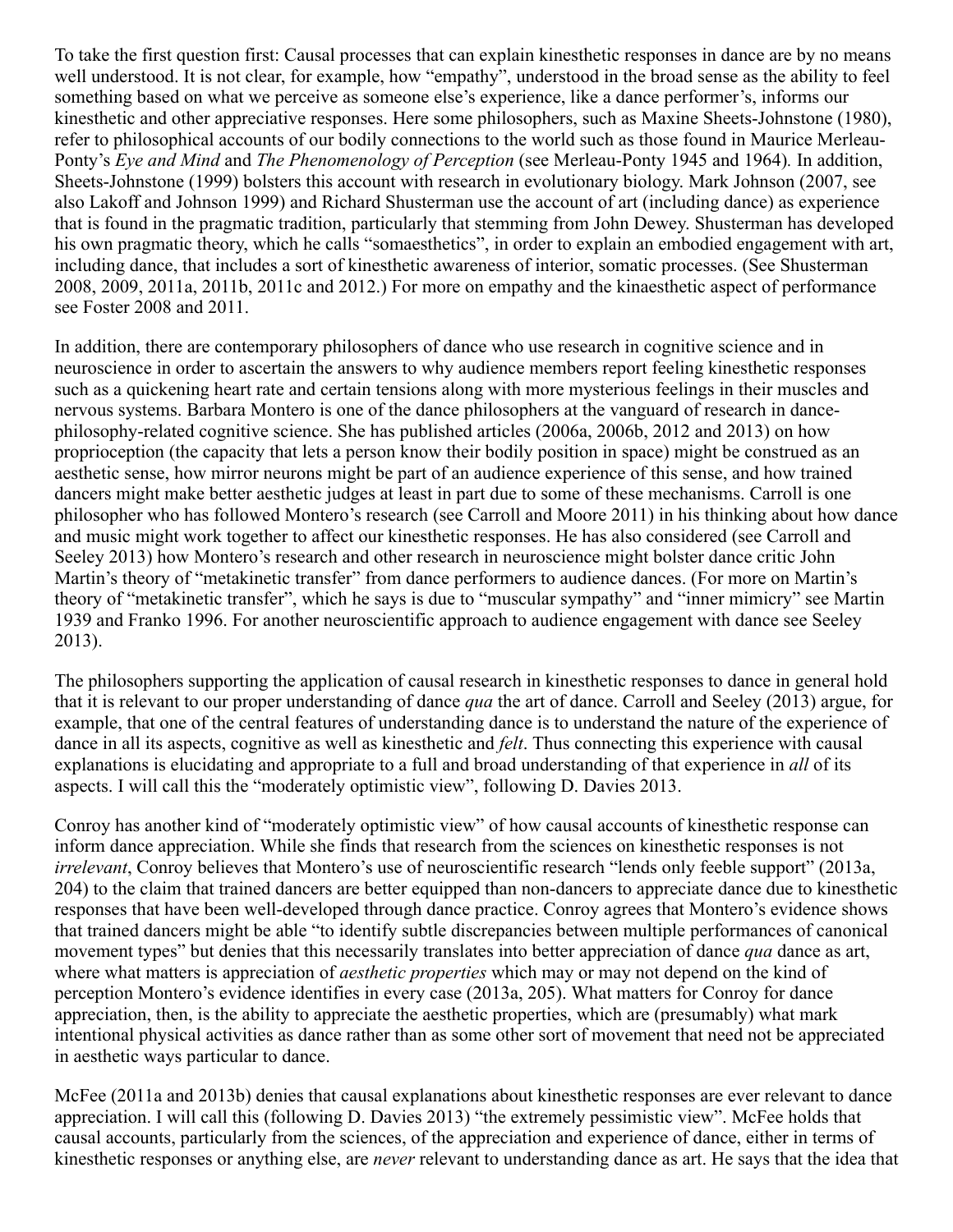"our bodily reactions – our toe-tapping, sitting up straight, holding our breaths, tensing our legs, and so on" is relevant to dance appreciation "makes no sense" (2013b, 189). His thought here is that dance appreciation happens at the level of a *person* who appreciates, someone with the cultural resources to understand dance as a form of art, not at the level of neurobiology. Montero, Carroll and Seeley would probably agree that kinesthetic responses cannot alone provide an appreciation of dance as art. The difference is that, unlike McFee, they think that something important about dance and what we indeed appreciate about it is connected to how we do, indeed, respond to it, in bodily as well as in cognitive ways. For McFee (2013b), by contrast, audience kinesthetic responses inform nothing and instead are just behavioral evidence of an appreciation that is not, in essence, bodily. (For more on McFee's view here see McFee 2003.)

D. Davies' answer to the question of how scientific research can be used in understanding and appreciating dance is what he calls the "moderately pessimistic" view (2013). He agrees with McFee that there are some questions relevant to philosophical aesthetics, and to the philosophy of dance understood as a part of aesthetics, that cannot be answered by empirical research, no matter how accurate that research may be for answering certain scientific, causal questions. There are normative questions, for example, such as "what counts as proper appreciation of a work of art?" that science cannot answer. Empirical research, where used by dance and other philosophers, must, according to Davies, be applied carefully to the relevant questions (see 2011a and 2013; see also 2014).

D. Davies (2013) is only moderately pessimistic about empirical research, however, rather than extremely pessimistic, because he thinks that philosophy ought not to partition itself away from science and away from other disciplines that might inform our thinking. Here he suggests that we ought to follow the Quinean idea that philosophy ought to respond to and at least be cognizant of current science so that we know how our philosophic views fit into our web of other beliefs about the world. Davies (2013) is also sympathetic with the part of Seeley's view (in Seeley 2011) that holds that empirical research can at least help us to avoid false assumptions pertaining to the arts that are tacitly or explicitly based on empirical misunderstandings.

For more on audience appreciation, perception and experience in general ways, ways pertaining to dance and ways that incorporate research from the sciences, see Freisen 1975, Gallese 2001, Goldman 2006, Hanna 1983, Martin 1933b, Reason and Reynolds 2001, Sklar 2008, Smyth 1984, and Sparshott 1988.

### <span id="page-13-0"></span>**7.2 Dance Criticism**

The philosophy of dance criticism is connected closely to the question of *what* is to be evaluated when one critically evaluates a dance. Should it be the "work" of art, however that is to be understood? Should it be the experience of the dance, whether "work" or no? Should it include an awareness and understanding of the performer's contribution to what it is the audience perceives and appreciates? As in the sections above, philosophy of dance must decide to what extent to follow the concepts of criticism developed for the other arts by Western philosophical aesthetics.

The traditional model of dance criticism, understood as Western aesthetics criticism, can be found in McFee (1998b). Here, dance "works" of art (see earlier section on What Is Dance? for more on this) are treated as meaning-bearers, containing properties that a critic can point to in order to focus an appreciator's attention on the art-relevant features of the work (1998b). McFee points out that dance criticism can be formal or informal, but that criticism properly understood must lead to an interpretation of a particular dance work of art that can be understood in some demonstrable sense in terms of its history, context and in terms of its relevant techniques. Hence, not all interpretations of a dance work of art are valid (see McFee 1992a, 1994b and 2011b).

Support for the value of criticism for philosophical aesthetics, including dance, can be found in the discussion of dance as an ephemeral art (see section of this article above), since that view of dance philosophers has been inspired, at least in part, by a reflection offered by the dance critic Siegel (see Conroy 2012). It also finds support in the work of Beardsley (1970 and 1981) and Van Camp (1980, 1981 and 1996a). Beardsley (1981), for example, holds the view that aesthetics depends on criticism and that criticism depends on aesthetics.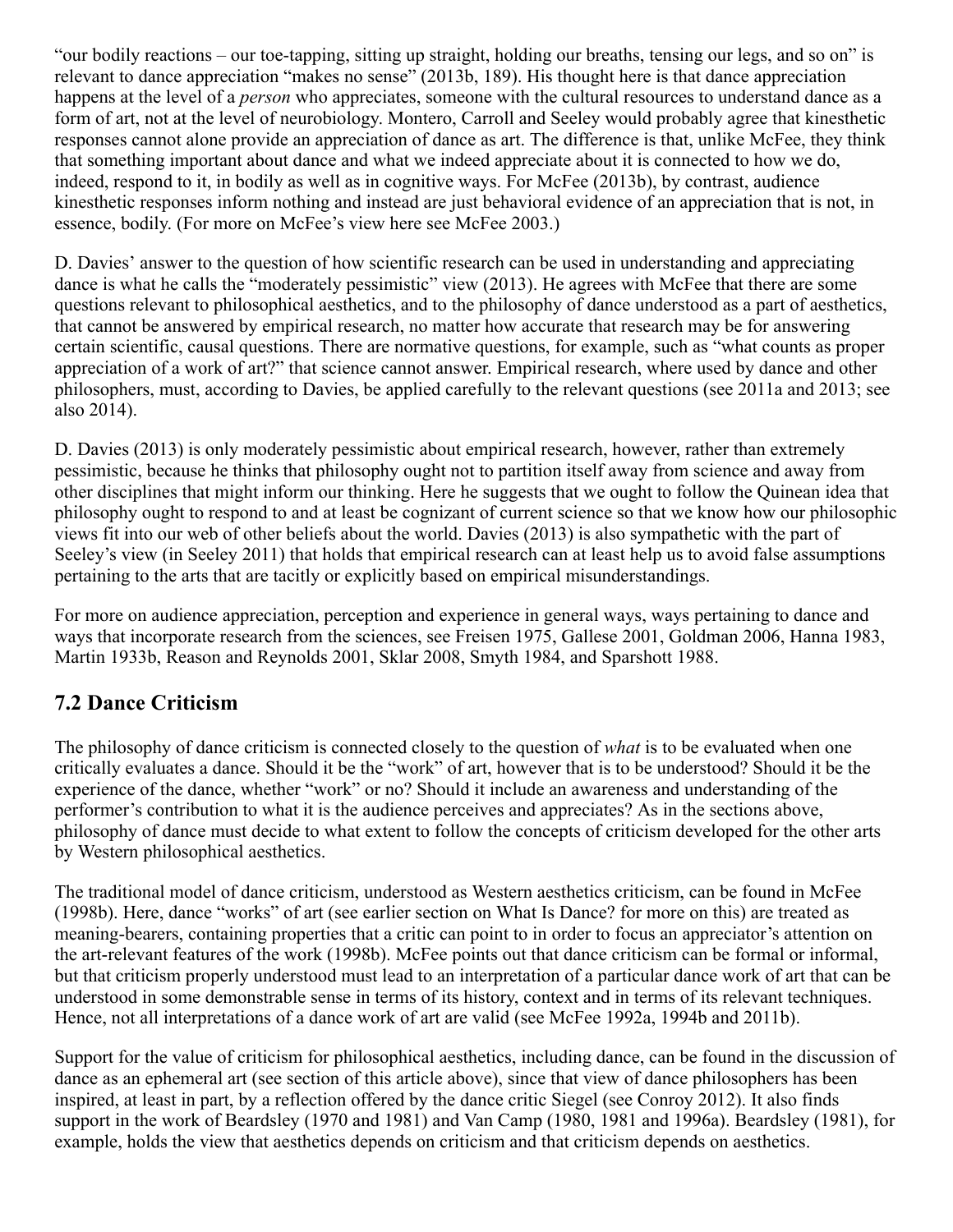Van Camp goes so far as to say that "criticism is a vital part of the cultural context within which dance is created, performed, and appreciated" (1996a, 349). She (1980) also holds that dance criticism can help the dance philosopher to distinguish the creative from interpretive aspects of a dance performance and to describe and identify other features of evaluation and appreciation that are not always perceivable in performance, such as certain historical or production factors. Finally, Van Camp (1980) agrees with McFee that dance criticism can assist the dance philosopher to distinguish art-essential from non-art-essential features of performance, thereby assisting the dance philosopher to make ontological claims pertaining to the nature and identity of the dance work of art.

Sparshott (1995) disagrees with the idea that dance criticism is valuable for understanding dance and he appears to be the sole dance philosopher who holds this view. In short, his claim is that, because dance criticism is based on dance practice and performance, to use it to understand dance gets things backwards. This view may have some merit (indeed, the same can be said of philosophy of dance), but Sparshott goes so far as to say that criticism is entirely worthless for understanding dance; that it "is not a discipline" and as such does not mark any distinctive area for dance understanding (1995, 338). He does, however, acknowledge that critics can serve the practical danceworld purpose of being intermediaries who can situate the dance in dance practice and history and who can "tell us what to look for, so that we can see the design in the work and discern the relation between work and performance" (1995, 339). If this is true then Sparshott must believe that dance criticism can help when assisted by dance philosophy, even if he thinks it cannot be of great value to our understanding of dance on its own.

For more on dance criticism, see Anderson 1989, Barnes 1976, Carter 1976 and 1983, Copeland and Cohen 1983 (which highlights the difficulty of accurate description for dance criticism), Copeland 1993 (which discusses critic Deborah Jowitt's descriptive view of dance criticism in particular), Banes 1994 (which discusses dance criticism during the postmodern period), Banes 2007, and Lavender 2000–2001 (which discusses posthistorical dance criticism in relation to Danto's end of art theory). For work by some of the major dance critics who have been inspirational for dance philosophers see Croce 1985 and 2000, Denby 1986, Gautier 1986, Jowitt 1989 and 1998, Martin 1933a, 1933b, 1939 and 1945, Ménéstrier 1669 and 1682, Noverre 1760, and Siegel 1972, 1983 and 1985.

# <span id="page-14-0"></span>**Bibliography**

### **Works Cited**

- Ailey, A. with A. P. Bailey, 1997, *Revelations: The Autobiography of Alvin Ailey*, foreword by L. Horne, New Jersey: Carol Publishing Group.
- Albright, A.C., 2011, "Situated Dancing: Notes from Three Decades in Contact with Phenomenology," *Dance Research Journal*, 43 (1): 7–18.
- Albright, A. C. and D. Gere (eds.), 2003, *Taken by Surprise: A Dance Improvisation Reader*, Hanover, CT: Wesleyan University Press.
- Alperson, P., 1984, "On Musical Improvisation," *The Journal of Aesthetics and Art Criticism*, 43 (1): 17–29.
- –––, 1998, "Improvisation: An Overview," in the *Encyclopedia of Aesthetics*, M. Kelly (ed.), Oxford: Oxford University Press, online edition. See also 2014, "Improvisation: Overview," in the *Encyclopedia of Aesthetics*, *Second Edition*, Vol. 3, M. Kelly (ed.), New York: Oxford University Press, pp. 439–441.
- –––, 2010, "A Topography of Improvisation," *The Journal of Aesthetics and Art Criticism*, 68 (3): 273–280. Anderson, J., 1989, *Choreography Observed*, Iowa City: University of Iowa Press.
- Aristotle, c. 350 BCE, *Poetics*. W. Hamilton Fyfe (ed. and trans.), Cambridge, MA: Loeb Classical Library, 1927.
- Armelagos, A. and M. Sirridge, 1978, "The Identity Crisis in Dance," *The Journal of Aesthetics and Art Criticism*, 37 (2): 129–139.
- Banes, S., 1994, *Writing Dancing in the Age of Postmodernism*, Middletown, CT: Wesleyan University Press. –––, 1998, "Postmodernism: Postmodern Dance," in the *Encyclopedia of Aesthetics*, M. Kelly (ed.), Oxford:
	- Oxford University Press, online edition. See also 2014, "Postmodernism: Postmodern Dance," in the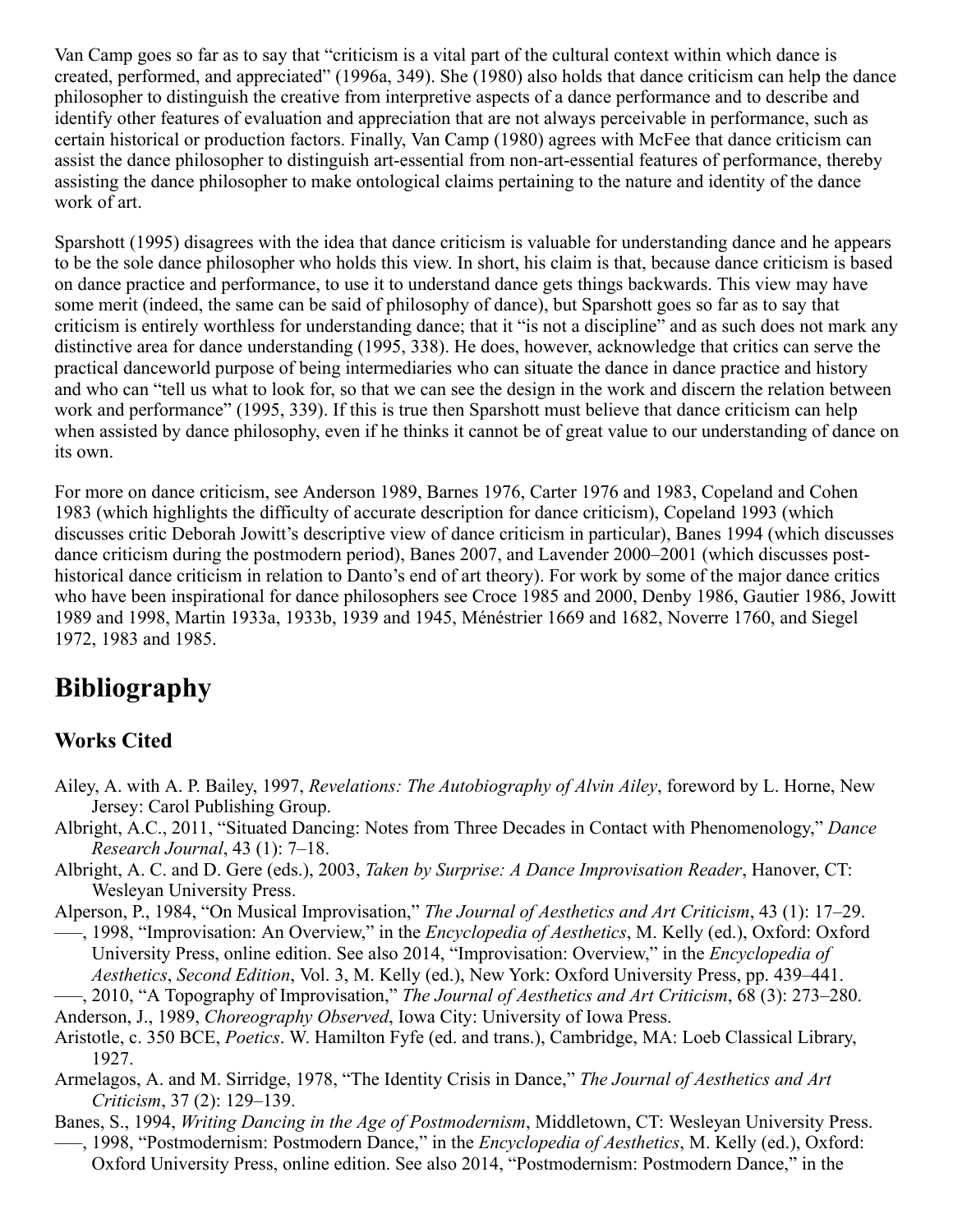*Encyclopedia of Aesthetics, Second Edition*, Vol. 4, M. Kelly (ed.), New York: Oxford University Press, pp. 261–265.

- –––, 2007, *Before, Between, and Beyond: Three Decades of Dance Writing*, A. Harris (ed.) with forewords by J. Acocella and L. Garafola, Madison, WI: University of Wisconsin Press.
- Bannerman, H., 2013, "Visible Symbols: Dance and Its Modes of Representation," in *Thinking Through Dance: The Philosophy of Dance Performance and Practices*, J. Bunker, A. Pakes and B. Rowell (eds.), Hampshire: Dance Books, Ltd., pp. 185–201.
- Barnes, C., 1976, "The Functions of a Critic," *Visions*: *Proceedings of the Twenty-Fifth Anniversary Conference*, The National Ballet of Canada: 24.
- Beardsley, M. C., 1970, *The Possibility of Criticism*, Wayne State University Press.
- –––, 1981, *Aesthetics: Problems in the Philosophy of Criticism, Second Edition*, Indianapolis: Hackett Publishing Company, Inc. [First edition published by Harcourt, Brace and World, Inc. in 1958.] –––, 1982, "What Is Going On in a Dance?," *Dance Research Journal*, 15: 31–7.
- Beauquel, J., 2013, "Physical and Aesthetic Properties in Dance," in *Thinking Through Dance: The Philosophy of Dance Performance and Practices*, J. Bunker, A. Pakes and B. Rowell (eds.), Hampshire: Dance Books Ltd., pp. 165–184.
- Best, D., 1974, *Expression in Movement and the Arts: A Philosophical Inquiry*, London: Lepus Books, Henry Kimpton Ltd.
- –––, 1978, *Philosophy and Human Movement*, London: George Allen & Unwin.
- –––, 1999, "Dance Before You Think," in *Dance, Education and Philosophy*, G. McFee (ed.), Oxford: Meyer & Meyer Sport (UK) Ltd., pp. 101–122.
- Bicknell, J., 2012, "Music," in *The Continuum Companion to Aesthetics*, A. C. Ribeiro (ed.), London: Continuum, pp. 112–124.
- Brannigan, E., 2014, "Dance: Dance and Film," in the *Encyclopedia of Aesthetics, Second Edition*, Vol. 2, M. Kelly (ed.), New York: Oxford University Press, pp. 271–274.
- Bresnahan, A., 2013, "The Philosophical Aesthetics of Dance: Identity, Performance, and Understanding by Graham McFee (review)," *Dance Research Journal*, 45 (2): 142–145.
- –––, 2014, "Improvisational Artistry in Live Dance Performance As Embodied and Extended Agency," *Dance Research Journal*, 46 (1): 84–94.
- Briginshaw, V. A., 2009, *Dance, Space and Subjectivity, 2d edition*, New York: Palgrave MacMillan.
- Brown, L. B., 1996, "Musical Works, Improvisation and the Principle of Continuity," *The Journal of Aesthetics and Art Criticism*, 54: 353–369.
- Carr, D., 1987, "Thought and Action in the Art of Dance," *British Journal of Aesthetics*, 27 (4): 345–357.
- –––, 1997, "Meaning in Dance," *British Journal of Aesthetics*, 37 (4): 349–366.
- Carroll, N., 1981, "Post-Modern Dance and Expression," in *Philosophical Essays on Dance: With Responses from Choreographers, Critics and Dancers*, G. Fancher and G. Myers (eds.), Brooklyn: Dance Horizons, pp. 95–114.
- –––, 1992, "Theatre, Dance and Theory: A Philosophical Narrative," *Dance Chronicle: Studies in Dance and the Related Arts*, 15 (3): 317–331.
- –––, 1994, *Identifying Art. In Institutions of Art: Reconsiderations of George Dickie's Philosophy*, R. J. Yanal (ed.), University Park, PA: Pennsylvania State University Press, pp. 3–38.
- –––, 2003, "Dance," in *The Oxford Handbook of Aesthetics*, J. Levinson (ed.), Oxford: Oxford University Press, pp. 582–593.
- –––, 2013, "Expression, Music and Dance," in *Thinking Through Dance: The Philosophy of Dance Performance and Practices*, J. Bunker, A. Pakes and B. Rowell (eds.), Hampshire: Dance Books, Ltd., pp. 150–164.
- Carroll, N. and M. Moore, 2011, "Moving in Concert: Dance and Music," in *The Aesthetic Mind: Philosophy and Psychology*, Elisabeth Schellekens and Peter Goldie (eds.), Oxford: Oxford University Press, pp. 333– 345.
- Carroll, N. and S. Banes, 1982, "Working and Dancing: A Response to Monroe Beardsley's 'What Is Going on in a Dance?'," *Dance Research Journal*, 15 (1): 37–41.
- –––, 1999, "Dance, Imitation and Representation," in *Dance, Education and Philosophy*, G. McFee (ed.), Oxford: Meyer & Meyer Sport (UK) Ltd., pp. 13–32.
- Carroll, N. and W. P. Seeley, 2013, "Kinesthetic Understanding and Appreciation in Dance," *The Journal of Aesthetics and Art Criticism*, 71 (2): 177–186.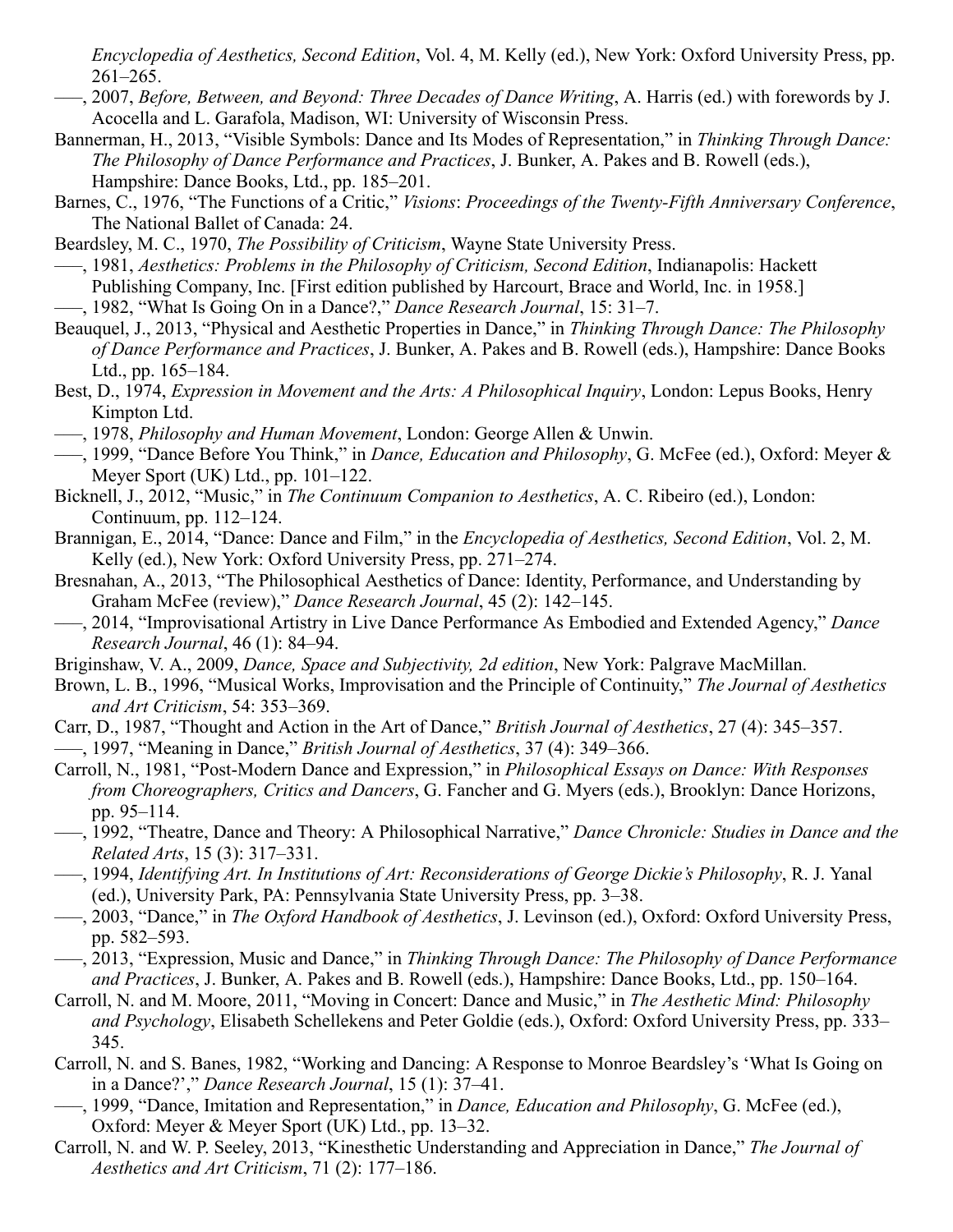- Carter, C. L., 1976, "Some Notes on Aesthetics and Dance Criticism," *Dance Scope*, 10: 35–39.
- –––, 1983, "Arts and Cognition: Performance, Criticism, and Aesthetics," *Art Education*, 36: 61–67.
- –––, 2000, "Improvisation in Dance," *The Journal of Aesthetics and Art Criticism*, 58 (2), Improvisation in the Arts: 181–190.
- –––, 2005, "Western Dance Aesthetics," in the *International Encyclopedia of Dance*, S. J. Cohen (ed.), New York: Oxford University Press, online edition.
- Challis, C., 1999, "Dancing Bodies: Can the Art of Dance Be Restored to Dance Studies?," in *Dance, Education and Philosophy*, G. McFee (ed.), Oxford: Meyer & Meyer Sport (UK) Ltd., pp. 143–154.
- Clemente, K., 1990, "Playing with Performance: The Element of Game in Experimental Dance and Theatre," *The Journal of Popular Culture*, XXIV (3): 1–10.
- Cohen, S. J., 1950, "Some Theories of Dance in Contemporary Society," *The Journal of Aesthetics and Art Criticism*, 9: 111–118.
- –––, 1953, "Dance as an Art of Imitation," *The Journal of Aesthetics and Art Criticism*, 7: 232–236.
- –––, 1962, "A Prolegomenon to an Aesthetics of Dance," *The Journal of Aesthetics and Art Criticism*, 21 (1): 19–26.
- –––, 1982, *Next Week, Swan Lake: Reflections on Dance and Dances*, Middletown, CT: Wesleyan University Press.
- –––, ed., 1992, *Dance as a Theatre Art: Source Readings in Dance History from 1581 to the Present, Second Edition*, Highstown, NJ: Princeton Book Publishers.
- –––, ed., 2005,in the *International Encyclopedia of Dance*, New York: Oxford University Press, online version.
- Conroy, R. M., 2012, "Dance," in *The Continuum Companion to Aesthetics*, A. C. Ribeiro (ed.), London: Continuum, pp. 156–170.
- –––, 2013a, "Responding Bodily," *The Journal of Aesthetics and Art Criticism*, 71 (2): 203–210.
- –––, 2013b, "The *Beat* Goes On: Reconsidering Dancework Identity," in *Thinking Through Dance: The Philosophy of Dance Performance and Practices*, J. Bunker, A. Pakes and B. Rowell (eds.), Hampshire: Dance Books, Ltd., pp. 102–126.
- Copeland, R., 1993, "Dance Criticism and the Descriptive Bias," *Dance Theatre Journal*, 10: 26–32.
- Copeland, R., and M. Cohen (eds.), 1983, *What Is Dance? Readings in Theory and Criticism.* New York and Oxford: Oxford University Press.
- Croce, A., 1985, "Dancing: Singular Sensations," *New Yorker*, June 24*.*
- –––, 2000, *Writing in the Dark: Dancing in The New Yorker*, New York: Farrar, Straus and Giroux.
- Cunningham, M. in conversation with J. Lesschaeve, 1999, *The Dancer and the Dance*, New York, London: Marion Boyars.
- Daly, A., 1994, "Isadora Duncan's Dance Theory," *Dance Research Journal*, 26 (2): 24–31.
- Danto, A.C., 1981, *The Transfiguration of the Commonplace*: *A Philosophy of Art*, Cambridge, MA: Harvard University Press.
- Davies, D., 2004, *Art As Performance*, Massachusetts: Blackwell Publishing Ltd.
- –––, 2009, "The Primacy of Practice in the Ontology of Art," *The Journal of Aesthetics and Art Criticism*, 67: 159–171.
- –––, 2011a, "'I'll Be Your Mirror'? Embodied Agency, Dance, and Neuroscience," in *The Aesthetic Mind: Philosophy and Psychology*, E. Schellekens and P. Goldie (eds.), Oxford: Oxford University Press, pp. 346– 356.
- –––, 2011b, *Philosophy of the Performing Arts*, Massachusetts: Wiley-Blackwell.
- –––, 2013, "Dancing Around the Issues: Prospects for an Empirically Grounded Philosophy of Dance," *The Journal of Aesthetics and Art Criticism*, 71 (2): 195–202.
- –––, 2014, " 'This is Your Brain on Art': What Can Philosophy of Art Learn from Neuroscience?," in *Aesthetics and the Sciences of the Mind*, G. Currie, M. Kieran, A. Meskin, and J. Robson (eds.), Oxford: Oxford University Press, pp. 57–74.
- Davies, S., 1991, "The Ontology of Musical Works and the Authenticity of their Performances," Noûs 25 (1): 21–41.
- –––, 2001, *Musical Works and Performances: A Philosophical Exploration*, Oxford: Clarendon Press.
- –––, 2003, "Music," in *The Oxford Handbook of Aesthetics*, J. Levinson (ed.), Oxford: Oxford University Press, pp. 489–515.
	- –––, 2006, *The Philosophy of Art*, Malden, MA: Blackwell Publishing.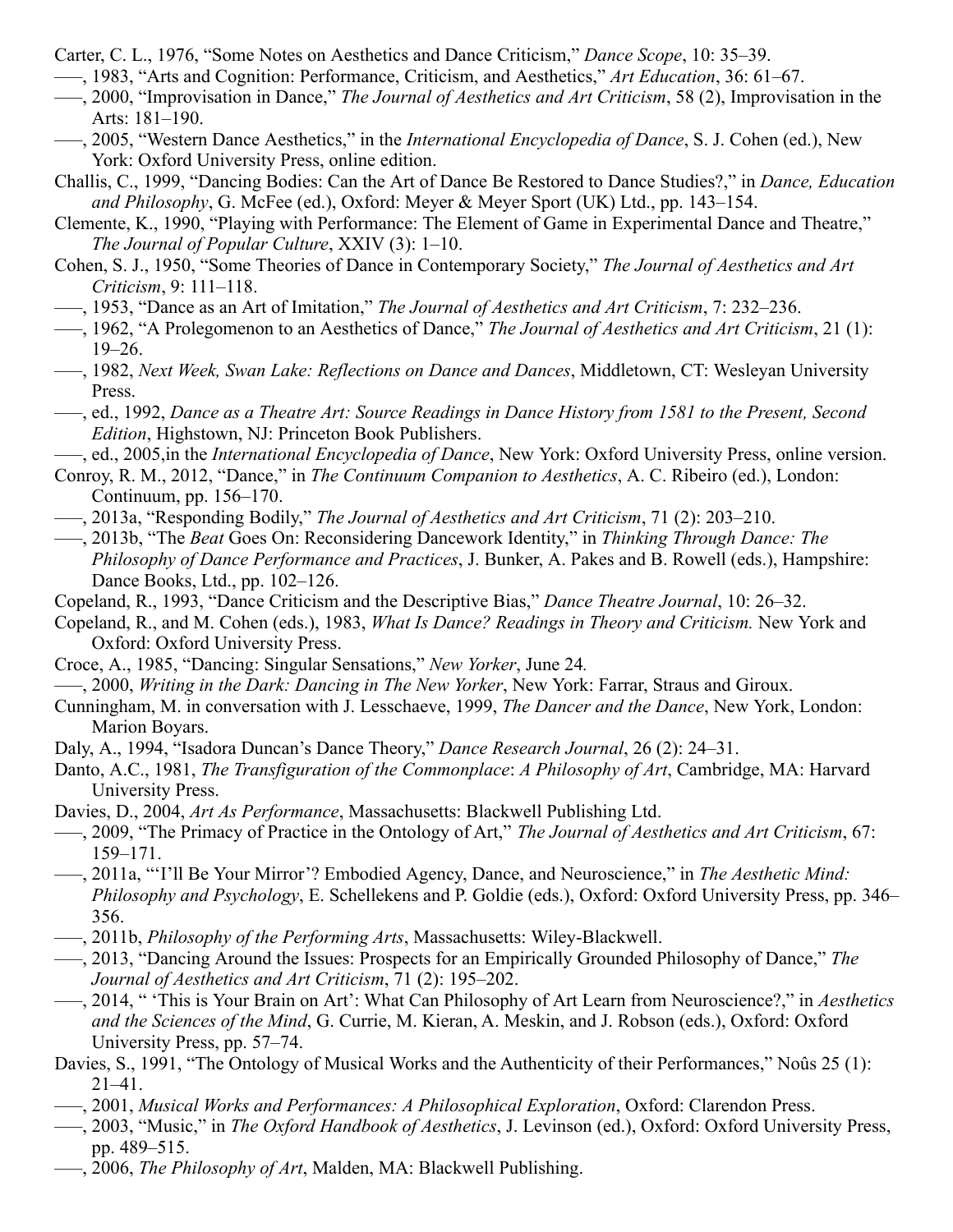- –––, 2007, "Versions of Musical Works and Literary Translations," in *Philosophers on Music: Experience, Meaning, and Work*, K. Stock (ed.), Oxford: Oxford University Press, pp. 79–92.
- De Spain, K., 1993, "Dance Improvisation: Creating Chaos," *Contact Quarterly*, 18 (1): 21–27.
- –––, 2003, "The Cutting Edge of Awareness: Reports from the Inside of Improvisation," in *Taken by Surprise: A Dance Improvisation Reader*, Albright, A. C. and D. Gere (eds.), Hanover, CT: Wesleyan University Press, pp. 27–38.
- –––, 2014, *Landscape of the Now: A Topography of Movement Improvisation*, New York: Oxford University Press.
- Denby, E., 1986, *Dance Writings*, New York: Knopf.
- Dewey, J., 1934, *Art as Experience*, New York: The Penguin Group, Perigree Edition, 2005.
- Elswit, K., 2014, "Impossible Spectacles: Dance, Death, and Direct Expression," in Elswit, K., *Watching Weimar Dance*, Oxford Studies in Dance Theory series, M. Franko (ed.), Oxford: Oxford University Press, pp. 1– 25.
- Foster, S. L., 1986, *Reading Dancing: Bodies and Subjects in Contemporary American Dance*, Berkeley: University of California Press.
- –––, 2003, "Taken by Surprise: Improvisation in Dance and Mind," in *Taken by Surprise: A Dance Improvisation Reader*, A. C. Albright and D. Gere (eds.), Hanover, CT: Wesleyan University Press, pp. 3– 12.
- –––, P. Rothfield and C. Dunagan (eds.), 2005, "Philosophy and Dance," *Topoi*, 24 (1): 255–256.
- –––, 2008, "Movement's Contagion: The Kinesthetic Impact of Performance," in *The Cambridge Companion to Performance Studies*, T. C. Davis (ed.), Cambridge: Cambridge University Press, pp. 46–59.
- –––, 2011, *Choreographing Empathy: Kinesthesia in Performance*, London: Routledge.
- Fraleigh, S. H., 1996, *Dance and the Lived Body: A Descriptive Aesthetics*. Pittsburgh: University of Pittsburgh Press.
- –––, 2000, "Consciousness Matters," *Dance Research Journal*, 32 (1): 54–62.
- –––, 2004, *Dancing Identity: Metaphysics in Motion.* Pittsburgh: University of Pittsburgh Press.
- Franko, M., 1989, "Repeatability, Reconstruction and Beyond," *Theatre Journal*, 41 (1): 56–74.
- –––, 1993, *Dance as Text: Ideologies of the Baroque Body*, Cambridge: Cambridge University Press.
- –––, 1996, "History/Theory Criticism/Practice," *Corporealities*, in S. L. Foster (ed.), London: Routledge, pp. 25–52.
- –––, 2011a, "Writing for the Body: Notation, Reconstruction, and Reinvention in Dance," *Common Knowledge*, 17 (2): 321–334.
- –––, ed., 2011b, "Dance and Phenomenology: Critical Reappraisals," *Dance Research Journal*, 43 (2).
- Friesen, J., 1975, "Perceiving Dance," *Journal of Aesthetic Education*, 9: 97–108.
- Gallese, V., 2001, "The 'Shared Manifold' Hypothesis: From Mirror Neurons to Empathy," *Journal of Consciousness Studies*, 8 (5–7): 33–50.
- Gautier, T., 1986, *Gautier on Dance*, I. Guest (ed. and trans.), London: Dance Books.
- Godlovitch, S., 1998, *Musical Performance: A Philosophical Study.* London: Routledge.
- Goehr, L., 1992, *The Imaginary Museum of Musical Works: An Essay in the Philosophy of Music*, New York: Oxford University Press.
- Goldman, A. H., 2006, "The Experiential Account of Aesthetic Value," *The Journal of Aesthetics and Art Criticism*, 64 (3): 333–342.
- Goldman, D., 2010, *I Want to be Ready: Improvised Dance as a Practice of Freedom*, Ann Arbor: University of Michigan Press.
- Goodman, N., 1976, *Languages of Art: An Approach to a Theory of Symbols*, Indianapolis/Cambridge: Hackett Publishing Company Inc.
- –––, 1978, *Ways of Worldmaking*, Indianapolis: Hackett.
- Gould, C. S. and K. Keaton, 2000, "The Essential Role of Improvisation in Musical Performance," *The Journal of Aesthetics and Art Criticism*, 50 (2), Improvisation in the Arts: 143–148.
- Gracyk, T., 1997, "Listening to Music: Performances and Recordings," *The Journal of Aesthetics and Art Criticism*, 55 (2): 139–150.
- Gracyk, T. and A. Kania, eds., 2014, *The Routledge Companion to Philosophy and Music*, New York: Routledge.
- Guest, A. H., 2005, *Labanotation: The System of Analyzing and Recording* Movement, New York: Routledge.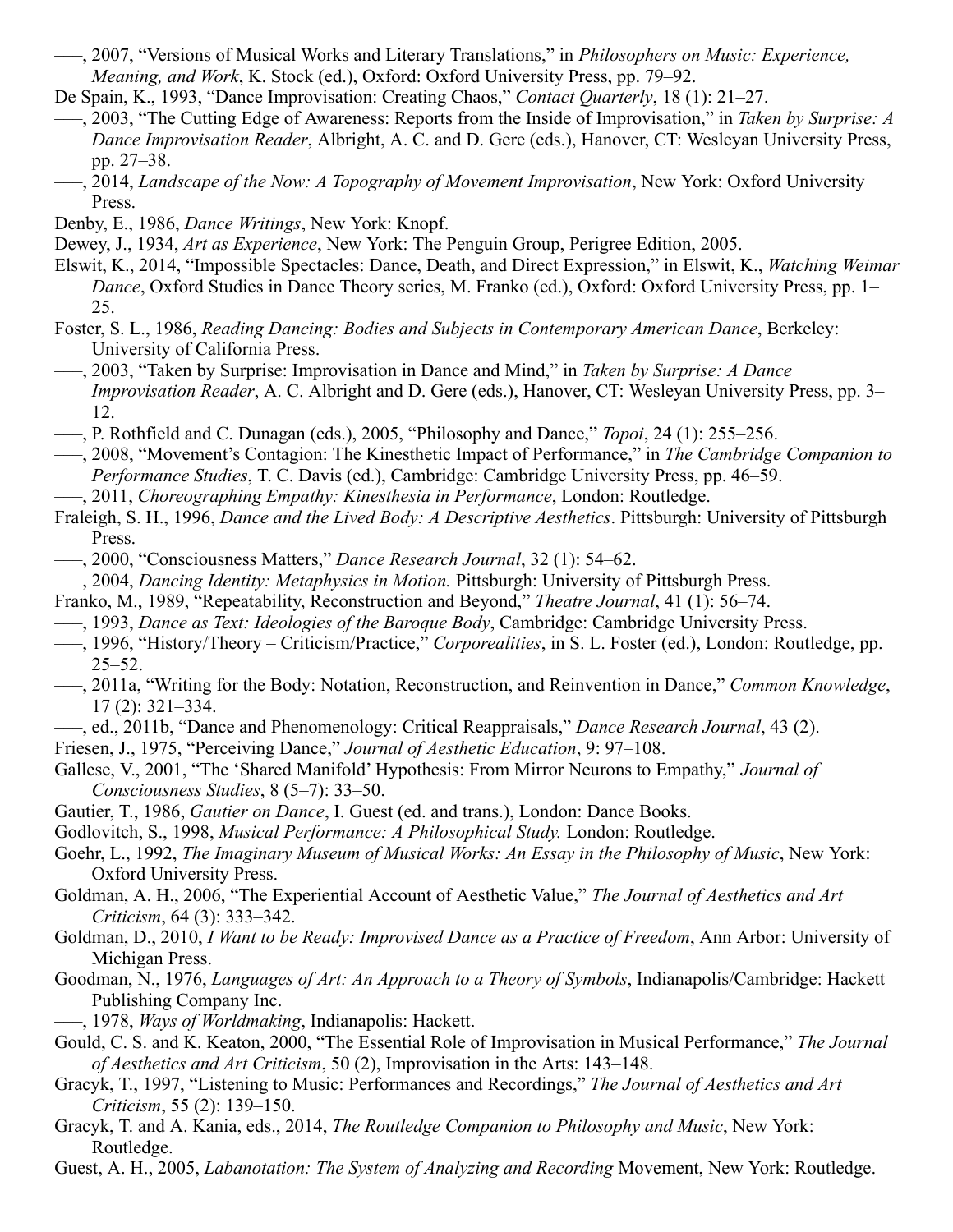- –––, 1998, "Notation: Dance Notation," in the *Encyclopedia of Aesthetics*, M. Kelly (ed.), Oxford: Oxford University Press, online edition. See also 2014, "Notation: Dance Notation," in the *Encyclopedia of Aesthetics, Second Edition*, Vol. 4, M. Kelly (ed.), New York: Oxford University Press, pp. 528–530.
- –––, 1989, *Choreographics: A Comparison of Dance Notation Systems from the Fifteenth Century to the Present*, New York: Gordon and Breach.
- –––, 1985, "A Brief Survey of 53 Systems of Dance Notation," *National Centre for the Performing Arts Quarterly Journal*, 14 (1): 1–14.
- Guest, A. H. and C. Jeschke, 1991, *Nijinsky's Faune Restored (Language of Dance)*, The Netherlands: Gordon and Breach Science Publishers.
- Hagberg, G. L., 1998, "The Aesthetics of Jazz Improvisation," in the *Encyclopedia of Aesthetics*, M. Kelly (ed.), Oxford: Oxford, pp. 479–482. See also 2014, "Jazz Improvisation," in the *Encyclopedia of Aesthetics, Second Edition*, Vol. 3, M. Kelly (ed.), New York: Oxford University Press, pp. 441–448.
- Hamilton, A., 2003, "The Art of Recording and the Aesthetics of Perfection," *British Journal of Aesthetics*, 43(4): 346–362.
- Hamilton, J. R., 2007, *The Art of Theater*, Malden, MA: Blackwell Publishing.
- –––, 2013, "Theater," in *The Routledge Companion to Aesthetics, Third Edition*, B. Gaut and D M. Lopes (eds.), London and New York: Routledge, pp. 543–553.
- Hanna, J. L., 1983, *The Performer-Audience Connection: Emotion to Metaphor in Dance and Society*, Austin: University of Texas Press.
- –––, 1987, *To Dance is Human: A Theory of Nonverbal Communication*, with a new Preface, Chicago and London: The University of Chicago Press.
- Hegel, G.W.F., 1835, *Lectures on Fine Art*, Volume I, T.M. Knox (trans.), Oxford: Clarendon Press, 1975.
- Hill, C.V., 2003, "Stepping, Stealing, Sharing, and Daring," in *Taken by Surprise: A Dance Improvisation Reader*, A. C. Albright and D. Gere (eds.), Hanover, CT: Wesleyan University Press, pp. 89–102.
- Houlgate, S., 2014, "Hegel's Aesthetics," *The Stanford Encyclopedia of Philosophy* (Spring 2014 Edition), Edward N. Zalta (ed.), URL = <[https://plato.stanford.edu/archives/spr2014/entries/hegel-aesthetics/>](https://plato.stanford.edu/archives/spr2014/entries/hegel-aesthetics/).
- Johnson, M., 2007, *The Meaning of the Body: Aesthetics of Human Understanding*, Chicago: University of Chicago Press.
- Jowitt, D., 1989, *Time and the Dancing Image*, Berkeley, CA: University of California Press.
- –––, 1998, "Modernism: Modern Dance," in the *Encyclopedia of Aesthetics*, M. Kelly (ed.), Oxford: Oxford University Press, online edition. See also 2014, "Modernism: Modern Dance," in the *Encyclopedia of Aesthetics, Second Edition*, Vol. 4, M. Kelly (ed.), New York: Oxford University Press, pp. 374–378.
- *The Journal of Aesthetics and Art Criticism*, 2000, Improvisation in the Arts issue, 58 (2).
- *The Journal of Aesthetics and Art Criticism*, 2010, Symposium: Musical Improvisation 68 (3).
- Kania, A., 2012, "The Philosophy of Music," in the *Stanford Encyclopedia of Philosophy* [\[available online\].](https://plato.stanford.edu/archives/fall2012/entries/music/)
- Khatchadourian, H., 1978, "Movement and Action in the Performing Arts," *The Journal of Aesthetics and Art Criticism*, 37 (1): 25–36.
- Kloppenberg, A., 2010, "Improvisation in Process: 'Post-Control' Choreography," *Dance Chronicle* 33: 180– 207.
- Lakoff, G. and M. Johnson, 1999, *Philosophy in the Flesh: The Embodied Mind and Its Challenge to Western Thought*, New York: Basic Books.
- Langer, S. K., 1953a, "Virtual Powers," in *Feeling and Form: A Theory of Art Developed from Philosophy in a New Key*, New York: Charles Scribner's Sons, pp. 169–187.
- –––, 1953b, *Feeling and Form: A Theory of Art Developed from Philosophy in a New Key*, New York: Charles Scribner's Sons.
- Lavender, L., 2000–2001, "Post-Historical Dance Criticism," *Dance Research Journal*, 32 (2): 88–107.
- Levin, D. M., 1983, "Philosophers and the Dance," in *What Is Dance?*, R. Copeland and M. Cohen, New York: Oxford University Press, pp. 85–94.
- Levinson, J., 1980, "Autographic and Allographic Art Revisited," *Philosophical Studies: An International Journal for Philosophy in the Analytic Tradition*, 38 (4): 367–383.
- –––, 1984, "Hybrid Artforms," *Journal of Aesthetic Education*, 18 (4): 5–13.
- Levinson, J. and P. Alperson, 1991, "What Is a Temporal Art?," *Midwest Studies in Philosophy*, 16: 439–450.
- Lewis, G. E., 2014, "Improvisation: Improvisation and Experimental Music," in the *Encyclopedia of Aesthetics, Second Edition*, Vol. 3, M. Kelly (ed.), New York: Oxford University Press, pp. 448–452.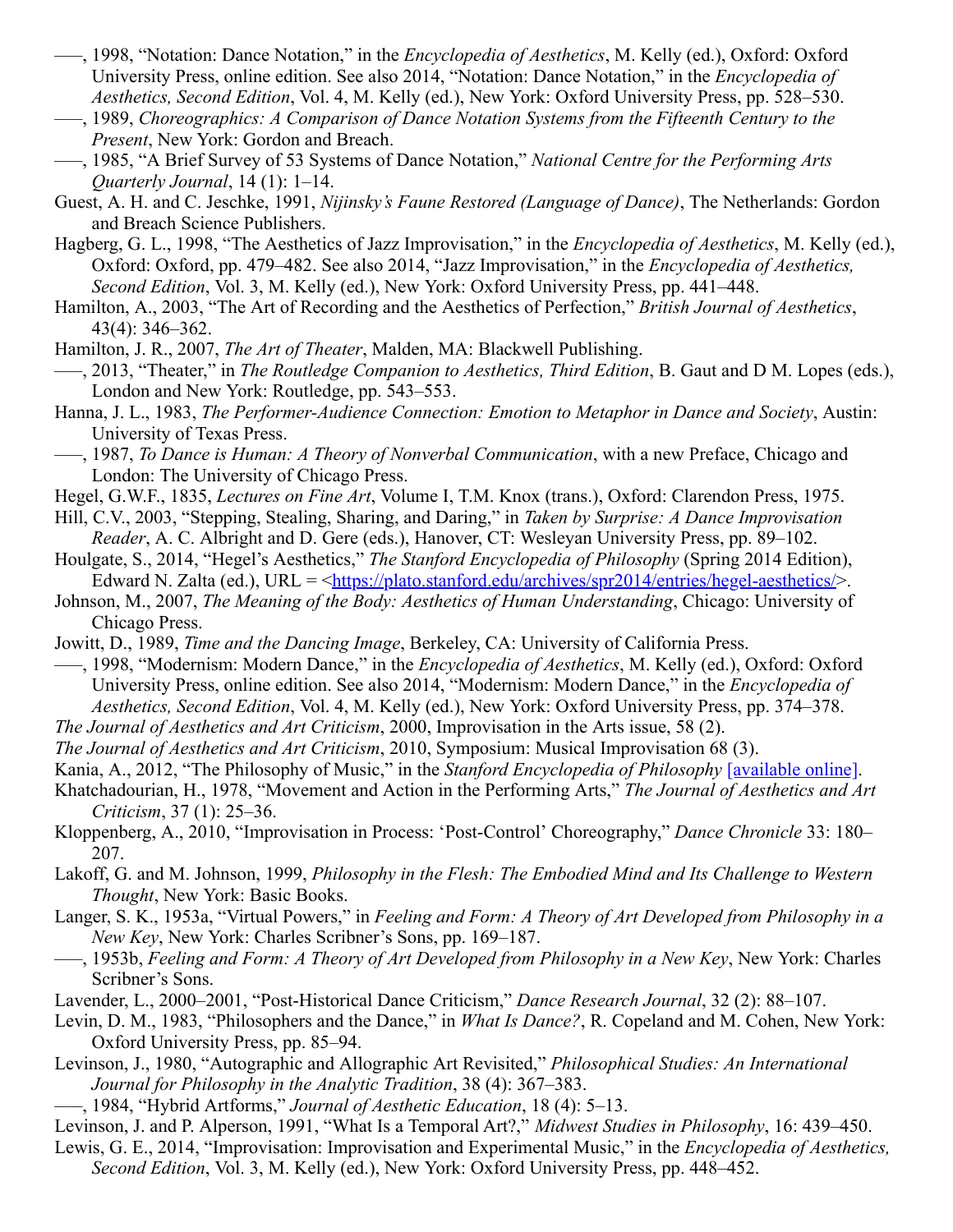- Manning, E., 2013, *Always More Than One: Individuation's Dance*, Durham and London: Duke University Press.
- Margolis, J., 1981, "The Autographic Nature of the Dance," *The Journal of Aesthetics and Art Criticism*, 39 (4): 419–427.
- –––, 1999, *What, After All, Is a Work of Art*, University Park, PA: The Pennsylvania State University Press.
- –––, 2001, *Selves and Other Texts: The Case for Cultural Realism*, University Park, Pennsylvania: The Pennsylvania State University Press.
- –––, 2010, *The Cultural Space of the Arts and the Infelicities of Reductionism*, New York: Columbia University Press.
- Martin, J., 1933a, *The Modern Dance*, Brooklyn, NY: Dance Horizons, 1965.
- –––, 1933b, "Metakinesis," in *What is Dance? Readings in Theory and Criticism*, Oxford: Oxford University Press, Copeland, R. and M. Cohen (eds.), 1983, pp. 23–25.
- –––, 1939, *Introduction to the Dance*, Brooklyn, NY: Dance Horizons, 1965.
- –––, 1945, "Dance as a Means of Communication," in *What is Dance? Readings in Theory and Criticism*, Copeland, R. and M. Cohen (eds.), Oxford: Oxford University Press, 1983, pp. 2–23.
- Matheson, K., 2005, "Improvisation," in the *International Encyclopedia of Dance*, S. J. Cohen (ed.), New York: Oxford University Press, online edition.
- McFee, G., 1992a, "The Historical Character of Art: A Re-Appraisal," *British Journal of Aesthetics*, 32: 307– 319.
- –––, 1992b, *Understanding Dance*, London: Routledge.
- –––, 1994a, *The Concept of Dance Education*, London and New York: Routledge.
- –––, 1994b, " 'Was that *Swan Lake* I saw you at last night?': Dance Identity and Understanding," *Dance Research Journal*, 12 (1): 21–40.
- –––, 1998a, "Dance: Contemporary Thought," in the *Encyclopedia of Aesthetics*, M. Kelly (ed.), Oxford: Oxford University Press, online edition. See also 2014, "Dance: Contemporary Thought," in the *Encyclopedia of Aesthetics*, *Second Edition*, Vol. 2, M. Kelly (ed.), New York: Oxford University Press, pp. 259–65.
- –––, 1998b, "Criticism: Dance Criticism," in the *Encyclopedia of Aesthetics*, M. Kelly (ed.), Oxford: Oxford University Press, online edition. See also 2014, "Criticism: Dance Criticism," in the *Encyclopedia of Aesthetics*, *Second Edition*, Vol. 2, M. Kelly (ed.), New York: Oxford University Press, pp. 206–08.
- –––, 2001, "Wittgenstein, Performing Art and Action," in *Wittgenstein, Theory and the Arts*, M. Turvey and R. Allen (eds.), London: Routledge, pp. 92–117.
- –––, 2003, "Cognitivism and the Experience of Dance," in *Art and Experience*, A. Sukla (ed.), Westport, Connecticut: Praeger, pp. 121–143.
- –––, 2011a, "Empathy: Interpersonal vs. Artistic?," in *Empathy: Philosophical and Psychological Perspectives*, A. Coplan and P. Goldie (eds.), Oxford: Oxford University Press, pp. 185–208.
- –––, 2011b, *The Philosophical Aesthetics of Dance: Identity, Performance and Understanding*, Hampshire: Dance Books Ltd.
- –––, 2012, "In Remembrance of Dance Lost," *Choros International Dance Journal*, 1: 1–13.
- —, 2013a, "Dance," in *The Routledge Companion to Aesthetics*, 3<sup>rd</sup> edition, B. Gaut and D. M. Lopes (eds.), London: Routledge, pp. 649–660.
- –––, 2013b, "Defusing Dualism: John Martin on Dance Appreciation," *The Journal of Aesthetics and Art Criticism*, 71 (2): 187–94.
- –––, 2013c, " 'Admirable Legs', or the Dancer's Importance for the Dance," in *Thinking Through Dance: The Philosophy of Dance Performance and Practices*, J. Bunker, A. Pakes and B. Rowell (eds.), Hampshire: Dance Books, Ltd., pp. 22–45.
- Ménéstrier, C.-F., 1669, Traité des tournois, joustes, carrousels et autres spectacles publics. Lyons. –––, 1682, *Des Ballets anciens et modernes*. Geneva: Minkoff, 1972.
- Merleau-Ponty, M., 1945, *Phenomenology of* Perception, C. Smith (trans.), London and New York: Routledge Classics, 2008.
- –––, 1964, "Eye and Mind," in Maurice Merleau-Ponty, *The Primacy of Perception*, J. M. Edie (ed.), C. Dallery (trans.), Evanston: Northwestern University Press. Revised by M. Smith in *The Merleau-Ponty Aesthetics Reader*, G. A. Johnson (ed.), Evanston: Northwestern University Press, 1993.
- Meskin, A., 1999, "Productions, Performances and their Evaluation," in *Dance, Education and Philosophy*, G. McFee (ed.), Oxford: Meyer and Meyer Sport, pp. 45–61.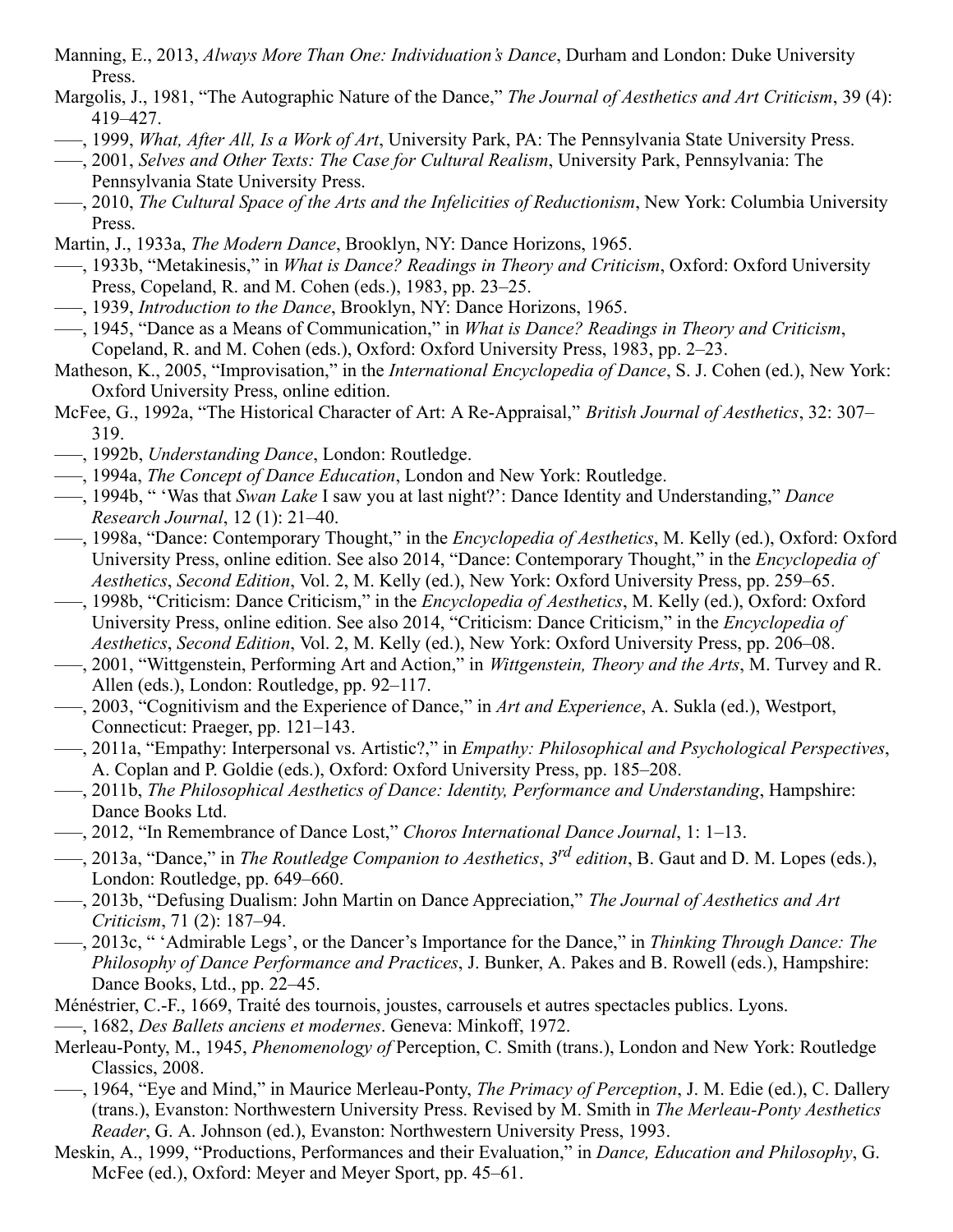- Montero, B., 2006a, "Proprioceiving Someone Else's Movement," *Philosophical Explorations*, 9: 149–161.
- –––, 2006b, "Proprioception as an Aesthetic Sense," *The Journal of Aesthetics and Art Criticism*, 64 (2): 231– 242.
- –––, 2012, "Practice Makes Perfect: the Effect of Dance Training on the Aesthetic Judge," *Phenomenology and the Cognitive Sciences*, 11 (1): 59–68.
- –––, 2013, "The Artist as Critic: Dance Training, Neuroscience, and Aesthetic Evaluation," *The Journal of Aesthetics and Art Criticism*, 71 (2): 169–176.
- Nietzsche, F., 1872, *The Birth of Tragedy and The Case of Wagner*, W. Kaufmann (trans.), New York: Random House, Inc., 1967.
- Noland, C., 2009, *Agency and Embodiment: Performing Gestures/Producing Culture*, London: Harvard University Press.
- Novack, C., 1990, *Sharing the Dance: Contact Improvisation and American Culture (New Directions in Anthropological Writing)*, Madison, WI: University of Wisconsin Press.
- –––, 2010, "Looking at Movement as Culture: Contact Improvisation to Disco," in *The Routledge Dance Studies Reader, 2d ed*., A. Carter and J. O'Shea (eds.), London and New York: Routledge, pp. 168–180.
- Noverre, J.-G., 1760, *Letters on Dancing and Ballets*, C. W. Beaumont (trans.), Brooklyn, NY: Dance Horizons, 1966.
- Osipovich, D., 2012, "Theater," in *The Continuum Companion to Aesthetics*, A. C. Ribeiro (ed.), London: Continuum, pp. 142–55.
- –––, 2006, "What is a Theatrical Performance?," *The Journal of Aesthetics and Art Criticism*, 64 (4): 461–70.
- *Oxford Handbook of Critical Improvisation Studies*, [forthcoming in 2014], B. Piekut and G. E. Lewis (eds.), Oxford: Oxford University Press. [This is a two-volume set gathering authors from the arts, humanities, social sciences, and natural sciences.]
- Pakes, A., 2006, "Dance's Mind-Body Problem," *Dance Research: The Journal of the Society for Dance Research*, 24 (2): 87–104.
- –––, 2013, "The Plausibility of a Platonist Ontology of Dance," in *Thinking Through Dance: The Philosophy of Dance Performance and Practices*, J. Bunker, A. Pakes and B. Rowell (eds.), Hampshire: Dance Books, Ltd., pp. 84–101.
- Paxton, S., 1975, "Contact Improvisation," *The Drama Review*, 19: 40–2.
- –––, 1981, "Roundup-Contact Improvisation in Perspective," *Contact Quarterly*, 6: 46–9.
- Pepper, S., 1951, "'The Afternoon of a Faun' and the Interrelation of the Arts," *The Journal of Aesthetics and Art Criticism*, 10: 95–111.
- Pickard, H., 2004, "Knowledge of Action without Observation," *Proceedings of the Aristotelian Society* 104: 206–230.
- Plato, c. 380 BCE, *Republic*, books 2 and 8, G.M.A. *Grube (trans.)*, C.D.C. Reeve (rev.), Indianapolis: Hackett Publishing Co., 1992.
- Reason, M. and D. Reynolds, 2001, "Kinesthesia, Empathy, and Related Pleasures: An Inquiry into Audience Experiences of Watching Dance," *Dance Research Journal*, 42 (2): 49–75.
- Rubidge, S., 2000, "Identity and the Open Work," in *Preservation Politics: Dance Revived Reconstructed Remade*, S. Jordan (ed.), London: Dance Books, pp. 205–211.
- Saltz, D., 2001, "What Theatrical Performance Is (Not): The Interpretation Fallacy," *The Journal of Aesthetics and Art Criticism*, 59 (3): 299–306.
- Sawyer, R. K., 2000, "Improvisation and the Creative Process: Dewey, Collingwood, and the Aesthetics of Spontaneity," *The Journal of Aesthetics and Art Criticism*, 58 (2), Improvisation in the Arts: 149–161.
- Seeley, W.P., 2013, "Movement, Gesture and Meaning: A Sensorimotor Model for Audience Engagement with Dance," in *Moving Imagination: Explorations of Gesture and Inner Movement in the Arts*, H. de Preester (ed.), Amsterdam: John Benjamins.
- –––, W.P., 2011, "What Is the Cognitive Neuroscience of Art … and Why Should We Care?," *American Society for Aesthetics Newsletter*, 31: 1–4.
- Sheets-Johnstone, M. (ed.), 1980, *The Phenomenology of Dance*, New York: Books for Libraries, a division of Arno Press.
- –––, 1981, "Thinking in Movement," *The Journal of Aesthetics and Art Criticism*, 39 (4): 399–407.
- –––, 1984, *Illuminating Dance: Philosophical Explorations*, Lewisburg: Bucknell University Press.
- –––, 1999, *The Primacy of Movement*, Amsterdam: John Benjamins.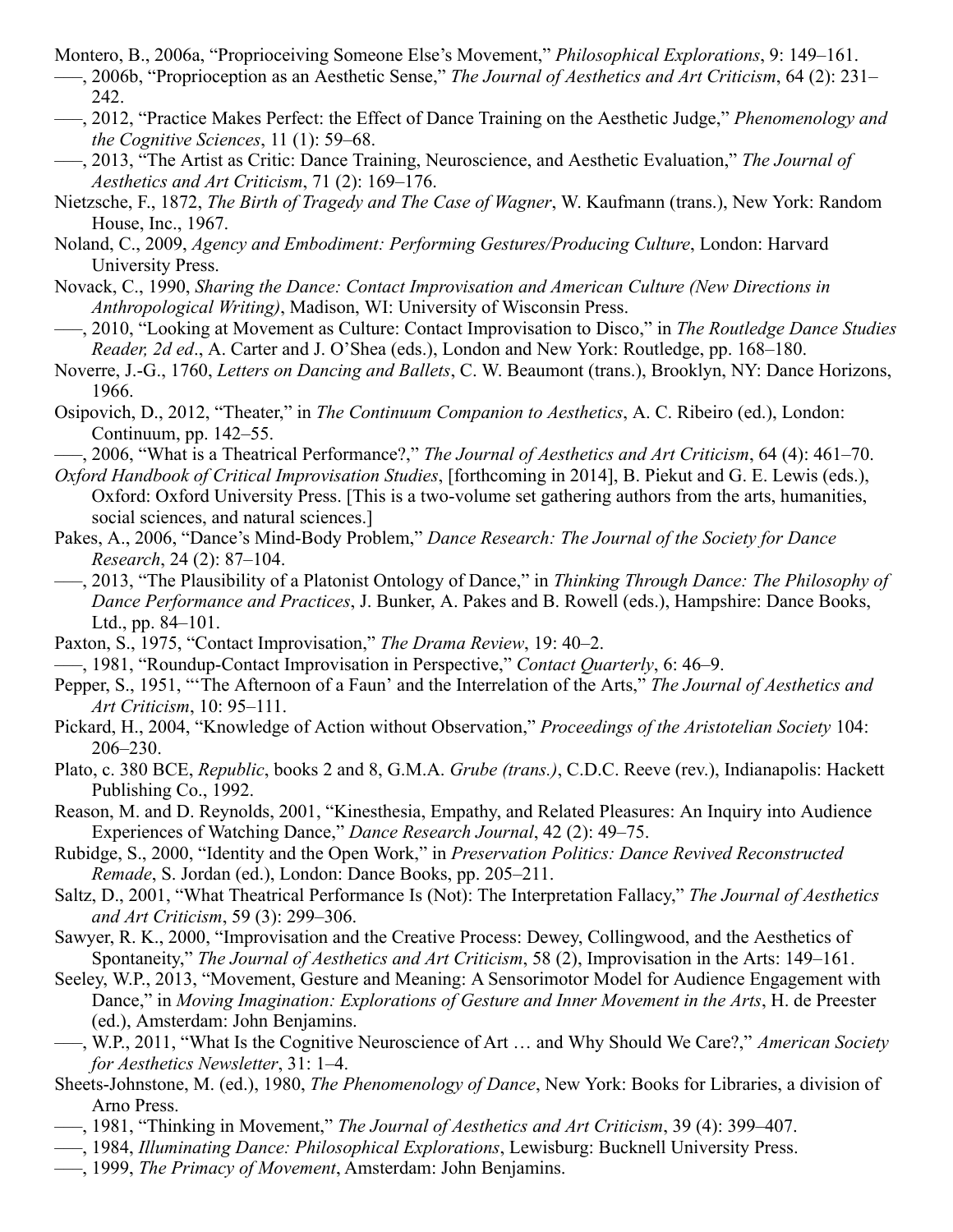- Shusterman, R., 2005, "The Silent, Limping Body of Philosophy," in *The Cambridge Companion to Merleau-Ponty*, by T. Carman and M. Hansen (eds.), Cambridge: Cambridge University Press, pp. 151–180.
- –––, 2008, *Body Consciousness: A Philosophy of Mindfulness and Somaesthetics*, Cambridge University Press: Cambridge.
- –––, 2009, "Body Consciousness and Performance: Somaesthetics East and West," *The Journal of Aesthetics and Art Criticism*, 67 (2): 133–145.
- –––, 2011a, "Muscle Memory and the Somaesthetic Pathologies of Everyday Life," *Human Movement*, 12 (1): 4–15.
- –––, 2011b, "Somatic Style," *The Journal of Aesthetics and Art Criticism*, 69 (2): 147–159.
- –––, 2011c, "Somaesthetic Awareness, Proprioceptive Perception, and Performance," in *Consciousness, Perception, and Behavior: Conceptual, Theoretical, and Methodological Issues, Proceedings of the 11th Biannual Symposium on the Science of Behavior, Guadalajara, México, February 2010*, E. R. Iñesta and J. E. Burgos (eds.), New Orleans: University Press of the South.
- –––, 2012, New York, *Thinking Through the Body: Essays in Somaesthetics*, New York, Cambridge University Press.
- Sklar, D., 2008, "Remembering Kinaesthesia," in *Migrations of Gesture*, Noland, C. and S. A. Ness (eds.), Minneapolis: University of Minnesota Press, pp. 85–112.
- Siegel, M. B., 1972, *At the Vanishing Point: A Critic Looks at Dance*, New York: Saturday Review Press.
- –––, 1983, *Watching the Dance Go By*, Garden Bay, BC, Canada: MW Books.
- –––, 1985, *Shapes of Change: Images of American Dance*, Berkeley and Richmond: University of California Press.
- Sirridge, M. and A. Armelagos, 1977, "The Ins and Outs of Dance: Expression as an Aspect of Style," *The Journal of Aesthetics and Art Criticism*, 36: 15–24.
- –––, 1983, "The Role of 'Natural Expressiveness' in Explaining Dance," *The Journal of Aesthetics and Art Criticism*, 41 (3): 301–307.
- Smyth, M. M., 1984, "Kinesthetic Communication in Dance," *Dance Research Journal*, 16: 19–22.
- Sparshott, F., 1982a, "On the Question: 'Why Do Philosophers Neglect the Aesthetics of Dance?'," *Dance Research Journal*, 15 (1): 5–30.
- –––, 1982b, *The Theory of the Arts*, Princeton: Princeton University Press.
- –––, 1983, "The Missing Art of Dance," *Dance Chronicle*, 6 (2): 164–183.
- –––, 1985, "Some Dimensions of Dance Meaning," *British Journal of Aesthetics*, 25 (2): 101–113.
- –––, 1988, *Off the Ground: First Steps Towards a Philosophical Consideration of the Dance*, Princeton: Princeton University Press.
- –––, 1993, "The Future of Dance Aesthetics," *The Journal of Aesthetics and Art Criticism*, 51 (2), Aesthetics: Past and Present. A Commemorative Issue Celebrating 50 Years of The Journal of Aesthetics and Art Criticism and the American Society for Aesthetics: 227–234.
- –––, 1995, *A Measured Pace: Toward a Philosophical Understanding of the Arts of Dance*, Toronto: University of Toronto Press.
- –––, 1998, "Dance: History and Conceptual Overview," *Encyclopedia of Aesthetics*, M. Kelly (ed.), Oxford: Oxford University Press, online edition. See also 2014, "Dance: Overview," *Encyclopedia of Aesthetics*, *Second Edition*, Vol. 2, M. Kelly (ed.), New York: Oxford University Press, pp. 256–59.
- –––, 2004, "The Philosophy of Dance: Bodies in Motion, Bodies at Rest," in *The Blackwell Guide to Aesthetics*, P. Kivy (ed.), Oxford: Blackwell, pp. 276–290.
- Thom, P., 1993, *For an Audience: A Philosophy of the Performing Arts*, Philadelphia: Temple University Press.
- Walton, K., 1990, *Mimesis as Make-Believe: On the Foundations of the Representational* Arts, Cambridge, MA: Harvard University Press.
- Wollheim, R., 1980, *Art and Its Objects, 2d Edition*, Cambridge: Cambridge University Press.
- Wolterstorff, N. P., 1995, "Mimesis," in *The Cambridge Dictionary of Philosophy*, ed. R. Audi, Cambridge and New York: Cambridge University Press, pp. 497–198.
- Woodruff, P., 2003, "Theatre," in *The Oxford Handbook of Aesthetics*, J. Levinson (ed.), Oxford: Oxford University Press, pp. 594–604.
- Van Camp, J., 1980, "Anti-Geneticism and Critical Practice in Dance," *Dance Research Journal*, 13 (1): 29–35. –––, 1981, *Philosophical Problems of Dance Criticism*, CreateSpace Independent Publishing Platform, 2014.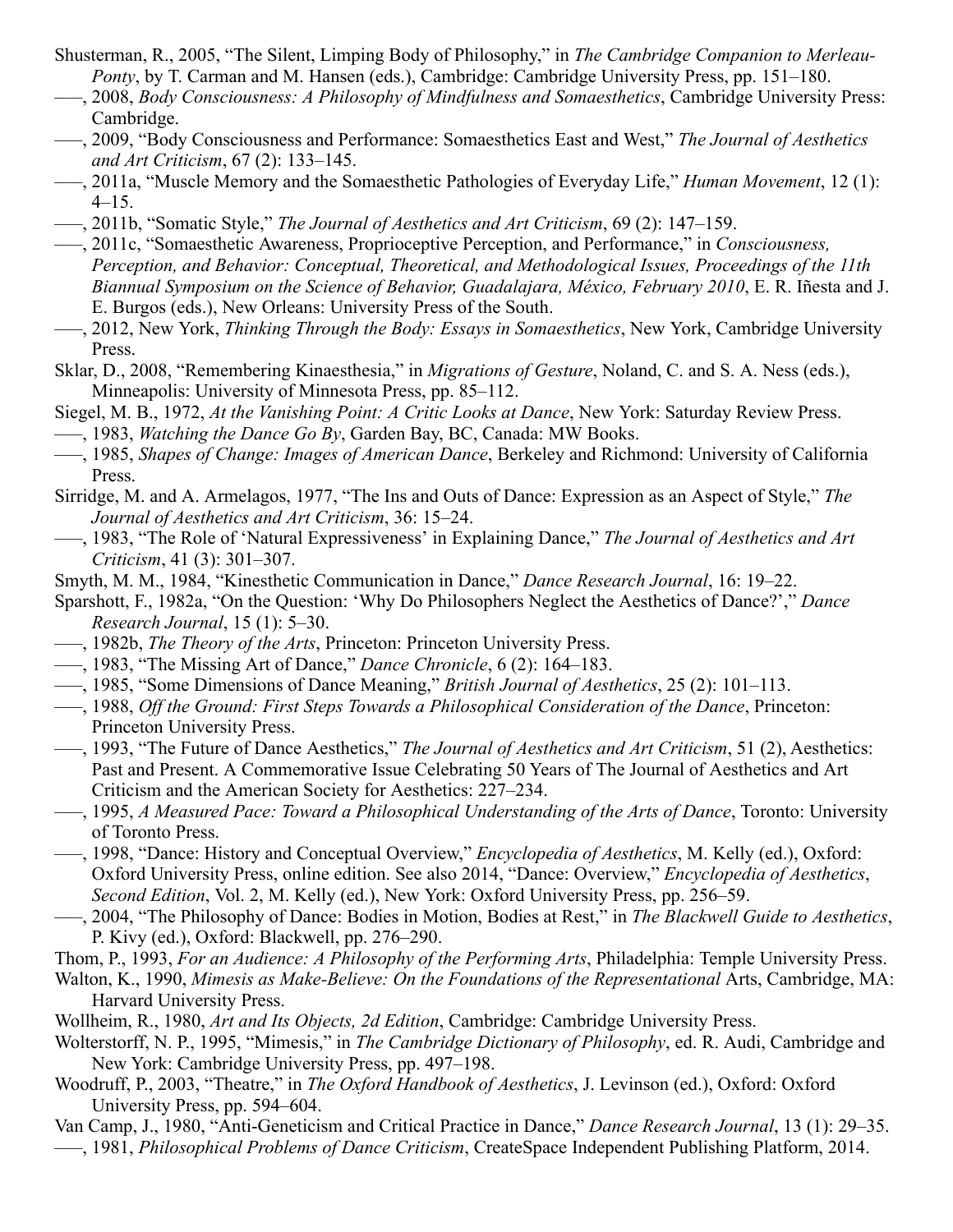- –––, 1994, "Copyright of Choreographic Works," in *Entertainment, Publishing and the Arts Handbook*, 1994–95 Edition, J. D. Viera and R. Thorne (eds.), Clark Boardman Callaghan: New York, pp. 59–92.
- –––, 1996a, "Philosophy of Dance" (Essay-Review), *Dance Chronicle*, 19 (3): 347–357. [\[available online\]](http://www.csulb.edu/~jvancamp/articl11.html)
- –––, 1996b, "Non-Verbal Metaphor: A Non-Explanation of Meaning in Dance," *British Journal of Aesthetics*, 37 (3): 177–187.
- –––, 1998, "The Ontology of Dance," in the *Encyclopedia of Aesthetics*, M. Kelly (ed.), Oxford: Oxford University Press, online edition. See also 2014, "Ontology of Art: Ontology of Dance," in the *Encyclopedia of Aesthetics, Second Edition*, Vol. 5, M. Kelly (ed.), New York: Oxford University Press, pp. 15–17.
- –––, 2006, "A Pragmatic Approach to the Identity of Works of Art," *Journal of Speculative Philosophy*, 20 (1): 42–55.
- –––, 2009, "Dance," in *A Companion to Aesthetics, 2d ed*., S. Davies, K. M. Higgins, R. Hopkins, R. Stecker, and D. E. Cooper (eds.), Malden and West Sussex: Wiley-Blackwell, pp. 76–78.
- Zaporah, R., 2003, "Dance: A Body with a Mind of Its Own," in *Taken by Surprise: A Dance Improvisation Reader*, A. C. Albright and D. Gere (eds.), Hanover, CT: Wesleyan University Press, pp. 21–26.

# <span id="page-22-0"></span>**Academic Tools**

- [How to cite this entry](https://plato.stanford.edu/cgi-bin/encyclopedia/archinfo.cgi?entry=dance&archive=win2018).
- [Preview the PDF version of this entry](https://leibniz.stanford.edu/friends/preview/dance/) at the [Friends of the SEP Society](https://leibniz.stanford.edu/friends/).
- **H.** [Look up this entry topic](https://www.inphoproject.org/entity?sep=dance&redirect=True) at the [Indiana Philosophy Ontology Project](https://www.inphoproject.org/) (InPhO).
- PP [Enhanced bibliography for this entry](http://philpapers.org/sep/dance/) at [PhilPapers,](http://philpapers.org/) with links to its database.

### <span id="page-22-1"></span>**Other Internet Resources**

- [What Exactly is a Dance?,](http://roehamptondance.com/whatexactlyisadance/) a research blog by Anna Pakes.
- [Watching Dance: Kinesthetic Empathy,](http://www.watchingdance.org/) maintained at the University of Manchester.
- [Dance Studies Association.](https://dancestudiesassociation.org/)
- [Society of Dance History Scholars.](http://sdhs.org/)
- [Performance Philsophy,](http://performancephilosophy.ning.com/) a research network for the field of performance philosophy.

# <span id="page-22-2"></span>**Related Entries**

[Beardsley, Monroe C.: aesthetics](https://plato.stanford.edu/archives/win2018/entries/beardsley-aesthetics/) | [Dewey, John: aesthetics](https://plato.stanford.edu/archives/win2018/entries/dewey-aesthetics/) | [film, philosophy of](https://plato.stanford.edu/archives/win2018/entries/film/) | [Goodman, Nelson: aesthetics](https://plato.stanford.edu/archives/win2018/entries/goodman-aesthetics/) | [Merleau-Ponty, Maurice](https://plato.stanford.edu/archives/win2018/entries/merleau-ponty/) | [music, philosophy of](https://plato.stanford.edu/archives/win2018/entries/music/)

### **Acknowledgments**

Here I would like to thank the members of the [DancePhilosophers](http://groups.google.com/group/dancephilosophers) Google group who provided suggestions for texts and readings in the development of this article, particularly Julie Van Camp. I would also like to thank the editors of the SEP for their support of dance philosophy. Special thanks are also given to Stephen Davies, in particular for his help in understanding the ontology of music in relation to dance.

> [Copyright © 2015](https://plato.stanford.edu/archives/win2018/info.html#c) by [Aili Bresnahan](http://www.artistsmatter.com/) <*[abresnahan1@udayton.edu](mailto:abresnahan1%40udayton%2eedu)*>

Open access to the Encyclopedia has been made possible, in part, with a financial contribution from the Ohio Library and Information Network. We gratefully acknowledge this support.

**Stanford** Eanter for the Study of